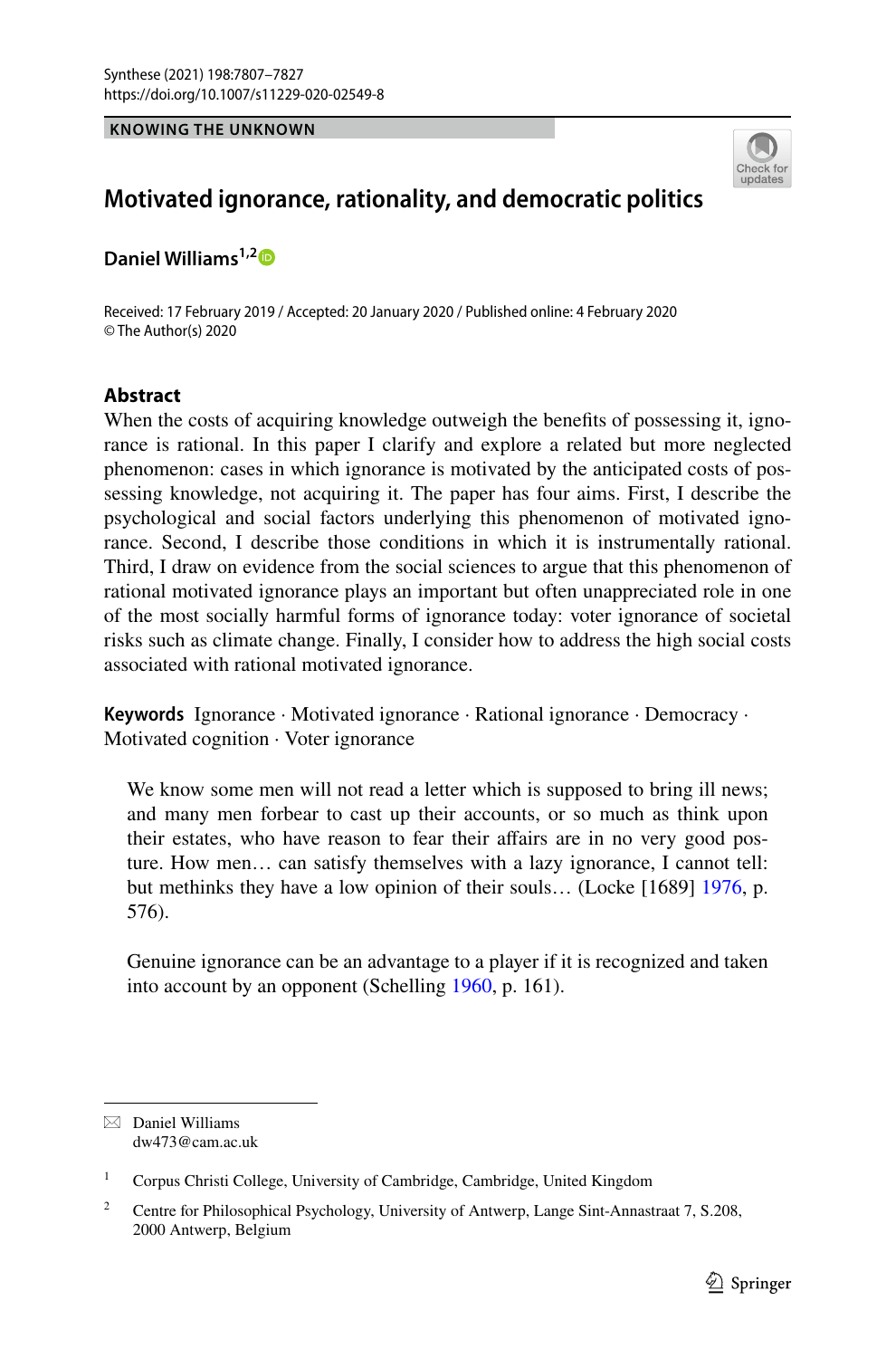### <span id="page-1-2"></span>**1 Introduction**

"All men, by nature, desire to know," declares the opening line of Aristotle's *Metaphysics* (Ross [1924](#page-19-2), p. 255). Without qualifcation, of course, the statement is absurd. The set of possible knowledge is infnite. We must be selective. Very often, for example, the costs of acquiring knowledge outweigh the benefts of possessing it. This phenomenon of *rational ignorance* embodies a simple idea that has neverthe‑ less had a large impact in the social sciences (Somin [2015\)](#page-19-3). For example, Downs [\(1957](#page-18-0)) famously appealed to rational ignorance to explain the shocking levels of ignorance among voters in contemporary democracies. Because an individual's vote has a negligible impact on political decision-making, the costs of becoming informed massively outweigh the benefts of being informed. The upshot, argued Downs, is that most voters remain radically—and rationally—ignorant about matters of fact that would seem to be highly relevant to the issues that they vote on.

In this paper I focus on a related phenomenon that has received less attention in philosophy and the social sciences: cases in which an individual remains ignorant because of the anticipated costs of possessing knowledge, not acquiring it. Consider a puzzling example: many individuals who are at risk for Huntington's disease and HIV refuse to take free, accurate and anonymous tests (Oster et al. [2013\)](#page-19-4). As a result, they remain ignorant of knowledge that they could easily possess—knowledge, in fact, that would seem to be of immense practical value. This phenomenon—I will call it "motivated ignorance"—generates a variety of questions that have received insufficient attention in philosophy and the psychological and social sciences.<sup>[1](#page-1-0)</sup> What does it involve? Under what conditions, if any, is it rational? How widespread is it? I have two primary aims in this paper: first, to develop an account of motivated ignorance that addresses such questions; second, to argue that a rational form of motivated ignorance plays an important but often unappreciated role in the high levels of voter ignorance in contemporary democracies. That is, a substantial component of this ignorance is a response to the costs of being informed, not becoming informed.<sup>[2](#page-1-1)</sup>

I structure the paper as follows. In Sect. [2](#page-2-0) I introduce motivated ignorance and I describe the psychological and social factors that underlie it. In Sect. [3](#page-6-0) I outline those conditions in which motivated ignorance is instrumentally rational, and I con‑ sider how it relates to self-deception. In Sect. [4](#page-11-0) I draw on evidence from the social sciences to argue that rational motivated ignorance plays an important role in one of the most socially harmful forms of ignorance today: voter ignorance of societal risks

<span id="page-1-0"></span> $1$  Important exceptions in philosophy include critical philosophers of race (e.g. Mills  $2007$ ) and feminist philosophers (e.g. Frye [1983](#page-18-1)) who have focused on the way in which members of elite demographic groups beneft from socio-political structures that uphold ignorance (see Woomer [2019\)](#page-20-0), as well as recent philosophical work on 'willful' ignorance (Lynch [2016](#page-19-6); Wieland [2016a\)](#page-20-1) and 'strategic' ignorance (Wieland [2016b](#page-20-2)). Important exceptions in psychology and behavioural economics include Golman et al. ([2015\)](#page-18-2), Hertwig and Engel [\(2016](#page-19-7)) and Sweeny et al. ([2010\)](#page-19-8). Thagard ([2013\)](#page-20-3) uses the term "motivated ignorance".

<span id="page-1-1"></span><sup>&</sup>lt;sup>2</sup> I use "being informed" and "becoming informed" as synonyms for "possessing knowledge" and "acquiring knowledge," respectively, throughout.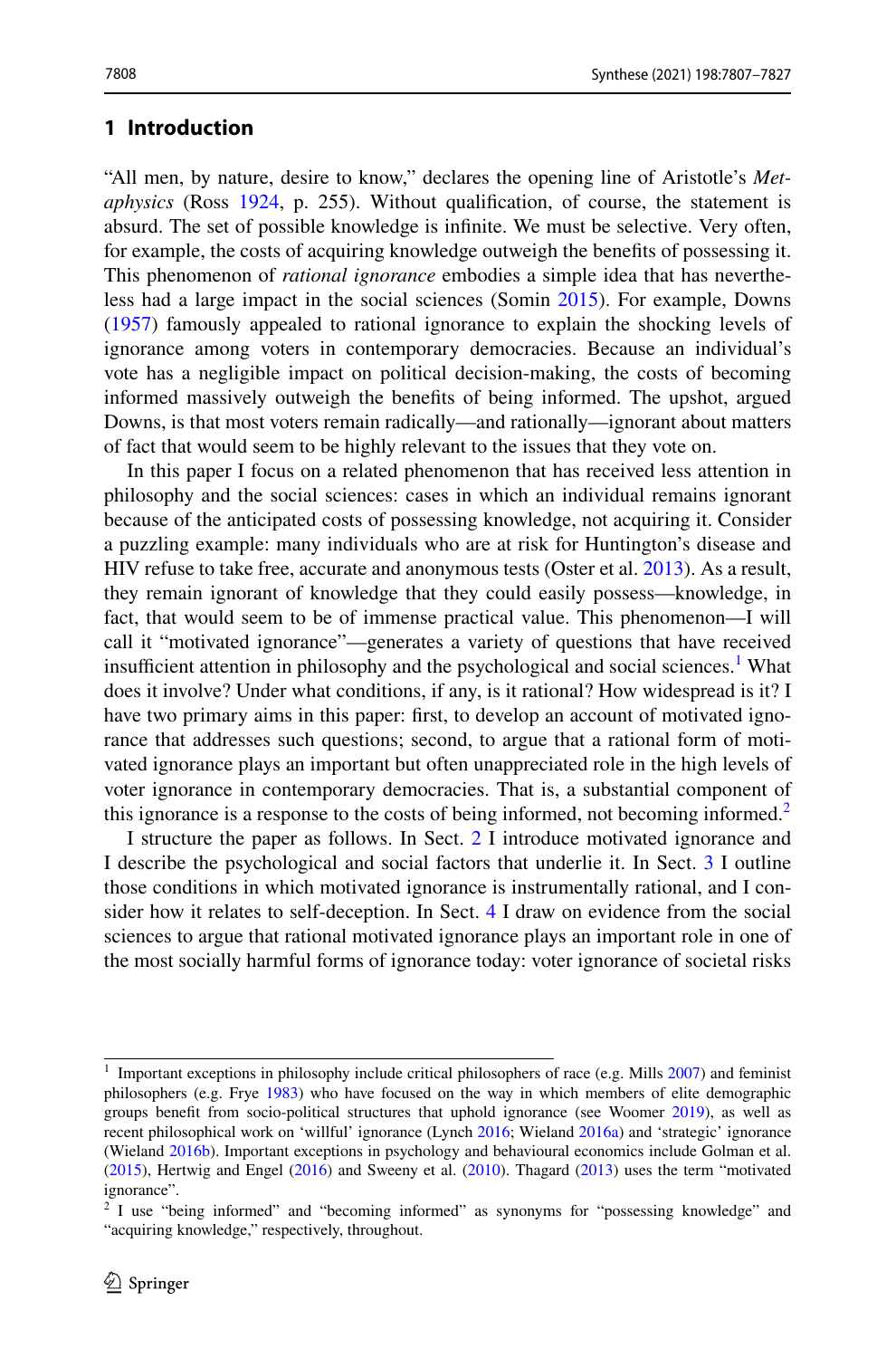such as climate change. Finally, I conclude in Sect. [5](#page-16-0) by exploring how to combat the practical incentives that place knowledge and rational self-interest in confict.

## <span id="page-2-0"></span>**2 Motivated ignorance**

What is motivated ignorance? Popular culture is replete with expressions that describe or allude to it: "denial," "burying your head in the sand," "ignorance is bliss," "what you don't know can't hurt you," "turning a blind eye," and so on. This suggests a widespread familiarity with the phenomenon. In this section I seek to clarify what this phenomenon involves, and I identify important subcategories of it.

As noted above, motivated ignorance should frst be distinguished from what I will call "acquisitional ignorance," the act of maintaining one's ignorance because the anticipated costs of becoming informed outweigh the anticipated benefts of being informed. Acquisitional ignorance is a simple consequence of the fact that we are finite creatures with limited time, energy and resources. Acquiring knowl– edge therefore has costs—both opportunity costs and the various costs involved in the process of acquisition. When an individual avoids some particular body of knowledge in response to such acquisitional costs, she exhibits acquisitional ignorance. In much of social science, it is assumed that the benefts of knowledge are purely instrumental, such that new information is only valuable to the extent that it improves our decisions (Stigler [1961](#page-19-9)). Much of our concern with knowledge does not have this character, however. For example, we often learn about things simply because we fnd them intrinsically interesting. Nevertheless, the benefts of potential knowledge—instrumental or otherwise—are almost always dwarfed by the costs of acquisition. Even Aristotle was selective about the knowledge he sought to acquire.

Motivated ignorance involves a form of ignorance that is driven not by the costs of acquiring knowledge but by an active aversion to possessing it. Golman et al. (2017, p. 97) call this *active information avoidance* and they argue that for ignorance to be "active" in this way it must satisfy two conditions: "(1) the individual is aware that the information is available, and (2) the individual has free access to the information or would avoid the information even if access were free." The frst condition fags something important that plausibly applies to acquisitional ignorance as well: ignorance is only ever a choice in cases in which the individual is aware that potential knowledge exists. When one lacks this awareness, one's ignorance is neither acquisitional nor motivated but merely "inadvertent" (Somin [2015](#page-19-3)). The second condition, however, is used to distinguish acquisitional ignorance from active information avoidance: individuals exhibiting active information avoidance would still remain ignorant even if the acquisitional costs pertaining to a body of knowledge were eliminated.

How should active information avoidance be understood? In using the term "motivated ignorance," I am drawing a deliberate connection between this phenom‑ enon and what is often called "motivated reasoning" in contemporary psychology. Motivated reasoning is the well-established "tendency to conform information pro-cessing to some goal collateral to accuracy" (Kahan [2017a,](#page-19-10) p. 1). Motivated reasoners thus deploy their reasoning abilities "to arrive at conclusions that they want to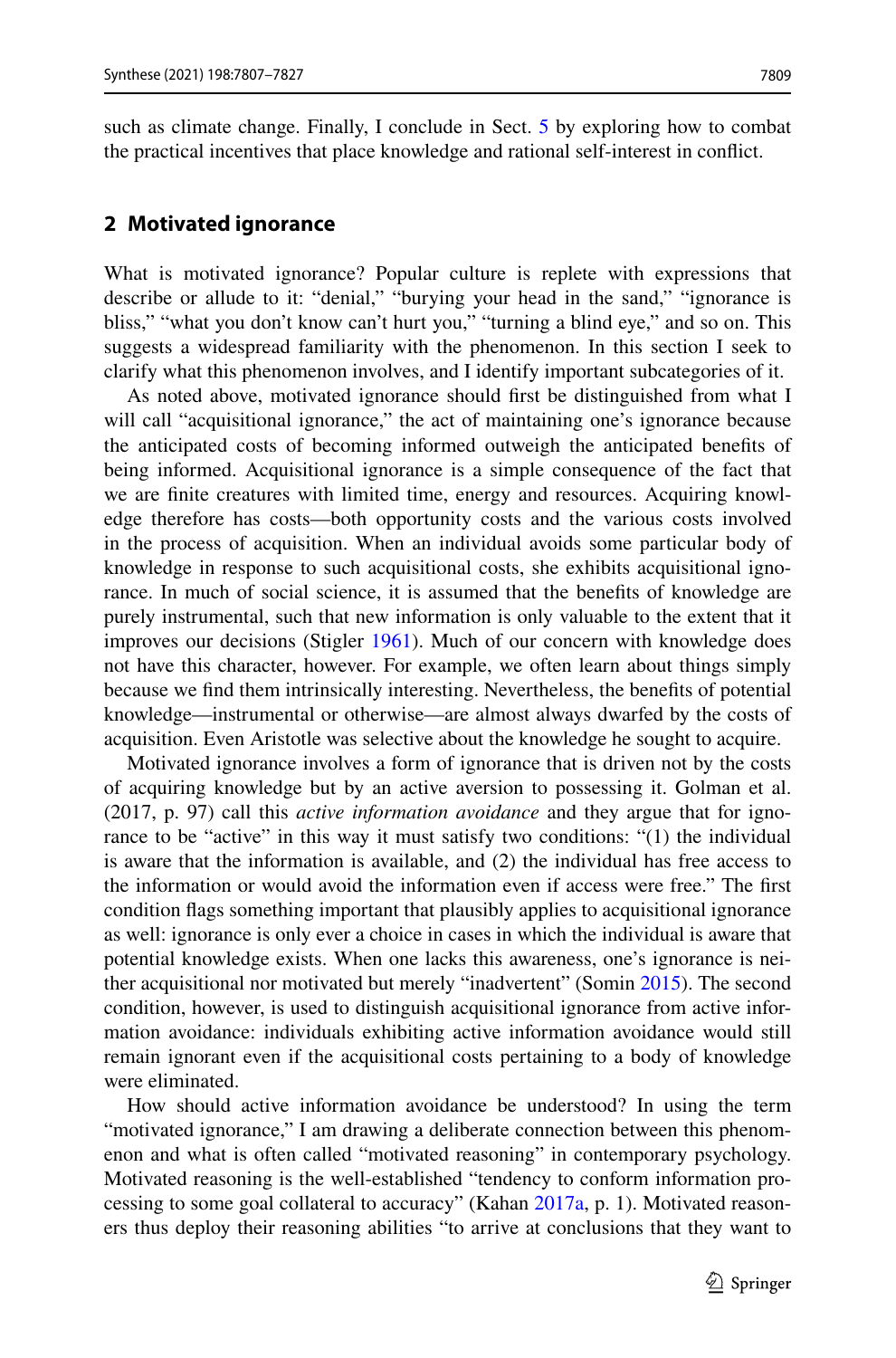arrive at," rather than those conclusions that are most likely to be true in light of the evidence available to them (Kunda [1990](#page-19-11), p. 480). With some important qualifcations (see below), motivated ignorance can be understood as one manifestation of this tendency. Whereas motivated reasoning is typically understood to involve a "motivation to arrive at particular conclusions" (Kunda [1990,](#page-19-11) p. 480), however, motivated ignorance involves the opposite motivation: to avoid certain conclusions. Nevertheless, there is an obvious symbiosis between these phenomena: insofar as one is motivated to arrive at conclusions for reasons independent of their truth, one will likewise be motivated to avoid acknowledging the truth of propositions in ten sion with such conclusions. Motivated reasoning thus inevitably gives rise to motivated ignorance.

There are several important clarifcations and caveats that must be attached to this simple story, however. First, motivated ignorance need not involve the motivation to avoid "particular conclusions," at least if this is taken to involve knowledge of the specific content of those conclusions (Kunda [1990](#page-19-11), p. 480). In many cases of motivated ignorance, the individual is unaware of the specifc content of the information that she seeks to avoid. For example, if I avoid opening a letter because I fear that it brings bad news, I am likely ignorant of its specific contents. The relevant motivation is thus plausibly to avoid beliefs that generate psychologically unpleasant or distressing states, which combines in this case with my expectation that reading the letter is likely to give rise to beliefs with this aversive character.

Second, it is plausibly an essential component of motivated reasoning as it is described in the psychological literature that one is consciously unaware of the role that one's motives play in biasing one's cognitive processes. That is, motivated rea– soning is accompanied by a powerful illusion of impartiality, such that "people do not realize that the [reasoning] process is biased by their goals" (Kunda [1990,](#page-19-11) p. 486). Although many examples of motivated ignorance share this character—for example, an individual in denial is typically not aware *that* she is in denial—many others do not. I might be very much aware of the fact that I am not opening a letter because I fear that it brings bad news. My motivation and its efects are thus transparent to me. Nevertheless, I am still exhibiting motivated ignorance. I return in more depth to this important issue of the role of self-knowledge in motivated ignorance in Sect. [3.](#page-6-0)

Third, it is common within philosophy to distinguish between intentional agency and merely motivated behaviour (Mele [2001](#page-19-12)), and motivated reasoning is often understood to be restricted to the latter. Crucially, motivated ignorance as I will understand it is consistent with—although does not require—maximal agency and all that this entails, including intentions, efort, control, deliberation and so on (see Funkhouser [2019,](#page-18-3) pp. 120–121).

Finally, motivated ignorance need not be restricted to cases in which one's motivations infuence the process of explicit reasoning. In many cases, for example, the agent's motive—perhaps in combination with an intention and conscious deliberation—simply drives her to avoid certain information altogether, as with someone who avoids taking a medical test because she is afraid of discovering the results. More generally, motivated ignorance can be sustained by a complex panoply of cognitive and behavioural processes, from simple forms of physical avoidance to biased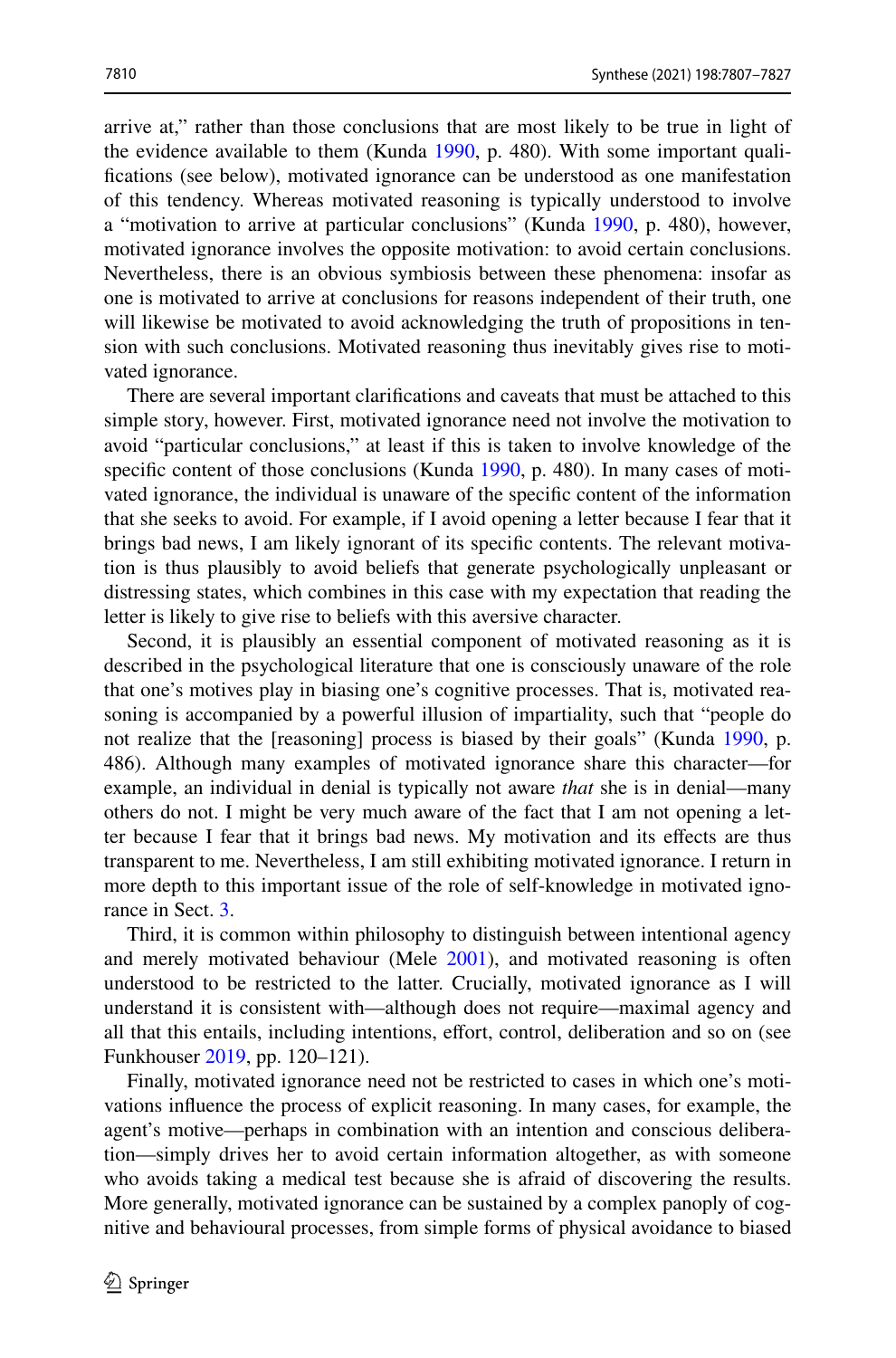belief updating, selective recall, rationalisation and more. Woomer ([2019,](#page-20-0) p. 73) helpfully characterises "the kind of non-knowing at the heart of ignorance that is cultivated or maintained by individual agents" as a form of *agential insensitivity*, which manifests "as a failure to either attend to relevant and available evidence, or appropriately interpret evidence that is attended to."<sup>3</sup> What matters in classifying a state of ignorance as motivated is *that* the individual's motives are causally responsible for this state of agential insensitivity. *How* such motives exert this causal influence is a separate question, and often an extremely complicated one.

To summarise, then, motivated ignorance involves any motivated process that enables an individual to avoid acquiring some specifc body of knowledge, where this motivation has nothing to do with the costs of acquiring that knowledge. Of course, this is a maximally general description. I will now show how this phenom– enon can be decomposed into diferent subcategories.

#### <span id="page-4-2"></span>**2.1 Forms of motivated ignorance**

There are many ways in which one can taxonomize diferent forms of motivated ignorance.<sup>[4](#page-4-1)</sup> One crucial distinction that must be made in any such taxonomy, however, is between what I will call *personally motivated ignorance* and *socially motivated ignorance*, even if—as I argue below—both phenomena often co-exist in single cases.

*Personally motivated ignorance* involves cases in which the agent is motivated to remain ignorant for reasons independent of the efects of this ignorance on other agents. Two examples of this phenomenon are especially important (see Sweeny et al.  $2010$ ). First, one can be motivated to avoid knowledge in the service of emotional regulation. Knowledge often leads to distressing or aversive emotional states such as shame, regret, jealousy, embarrassment and so on. One way to avoid such negative emotional experiences is thus to avoid acquiring information that might lead to them. Second, one can be motivated to avoid knowledge that leads to undesirable actions. For example, consider an individual in denial about her spouse's infdelity because recognising this infdelity would "force" her, given her other beliefs and desires, to leave the relationship—an outcome that she desperately wants to avoid. The generic motive to avoid certain actions can thus motivate avoidance of any knowledge that might lead one to undertake them.

*Socially motivated ignorance* involves cases in which the agent is motivated to remain ignorant because of the anticipated efects of this ignorance on other agents. At least one example of this form of motivated ignorance has been extensively studied in game theory and it forms the basis of the second epigraph to this paper: Schelling' ([1960,](#page-19-1) p. 161) remark that "ignorance can be an advantage to a player if it is recognized and taken into account by an opponent." In such cases the motivation

<span id="page-4-0"></span><sup>&</sup>lt;sup>3</sup> Woomer ([2019\)](#page-20-0) also explicitly links this phenomenon of agential insensitivity to work on motivated reasoning in psychology.

<span id="page-4-1"></span><sup>&</sup>lt;sup>4</sup> See Golman et al. ([2015\)](#page-18-2), Hertwig and Engel ([2016\)](#page-19-7) and Sweeny et al. ([2010\)](#page-19-8) for different ways of taxonomizing a similar phenomenon.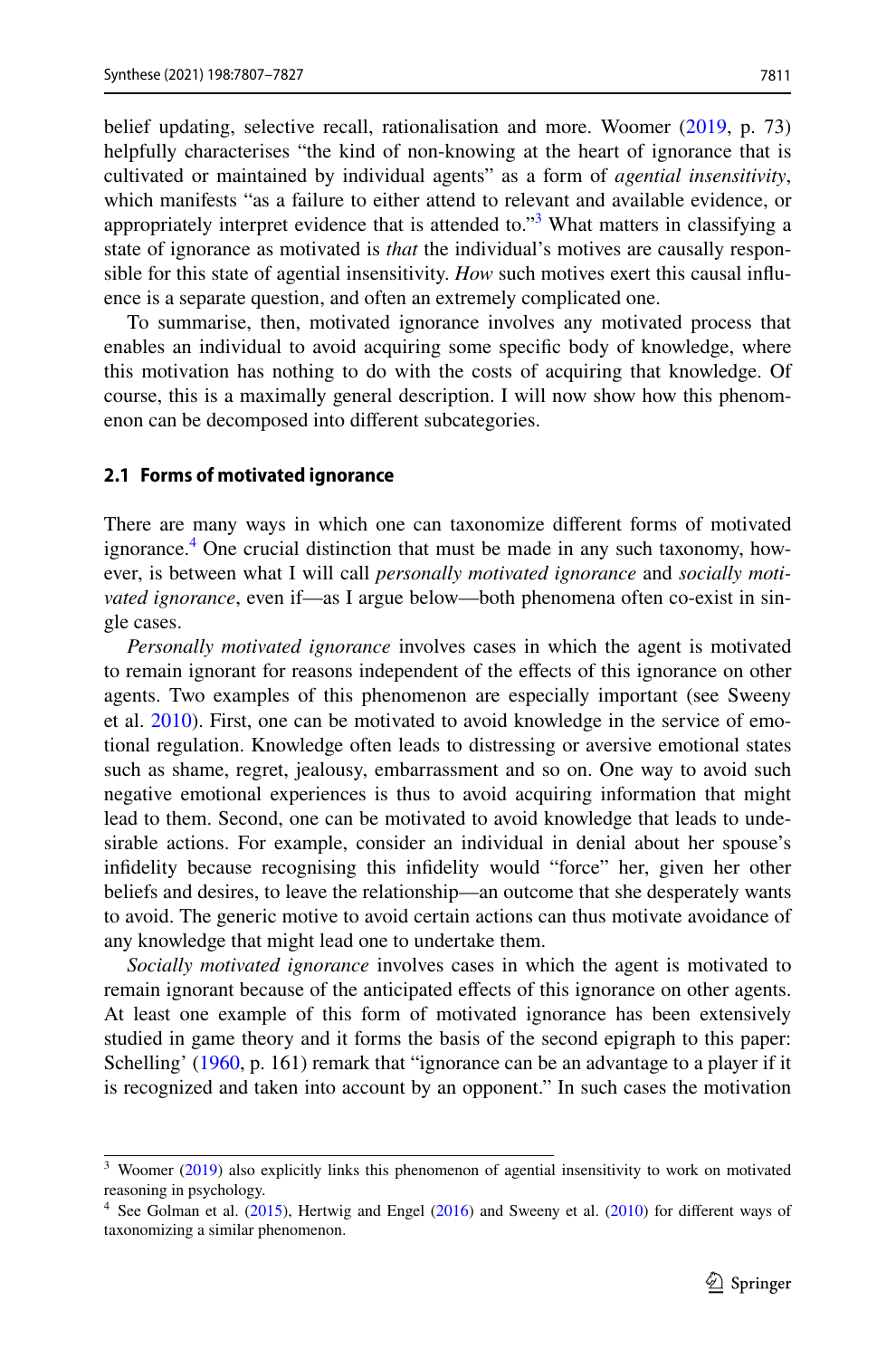to remain ignorant is driven by the motivation to persuade other agents of one's ignorance, which is the real goal. Perhaps the most obvious real-world examples of socially motivated ignorance are cases in which individuals attempt to avoid social or legal accountability by avoiding the knowledge that would bestow such accountability on them. As Simon  $(2004, p. 2)$  $(2004, p. 2)$  puts it, "Because both law and social opinion hesitate to condemn...ignorant conduct, actors are tempted to affect... deliberate ignorance in order to diminish accountability." Those involved in the Watergate scandal, for example, revealed "intense faith in the immunizing power of deliberate ignorance" (Simon  $2004$ , p. 5).

As I mentioned above, paradigmatic examples of motivated reasoning involve cases in which the individual harbours a desire to arrive at certain conclusions to *form* certain beliefs. In the vocabulary of rational choice theory, agents have preferences over beliefs, leading them to seek out and process information in ways designed to satisfy such belief-based preferences (Bénabou and Tirole [2016](#page-18-4)).<sup>5</sup> Such "cherished beliefs" inevitably give rise to a form of motivated ignorance: the moti‑ vation to remain ignorant of the truth of propositions in tension with them (Sweeny et al. [2010\)](#page-19-8). Should this form of motivated ignorance be understood as personally or socially motivated ignorance?

The answer to this question depends on why the relevant agent cherishes the belief. If one values a belief for reasons independent of its efects on other agents, the motivated ignorance that results will be an example of personally motivated ignorance. Motivated reasoning often has this purely personal character. In wishful thinking, for example, one desires to believe that *p* because one desires that *p.* If such beliefs motivate one to avoid or distort information that challenges them, one's ignorance will be a case of personally motivated ignorance. In some cases, however, agents are motivated to hold beliefs because other agents respond to such beliefs in a desirable way. That is, such beliefs are "cherished" because they are *socially rewarded* (Kurzban [2012;](#page-19-14) von Hippel and Trivers [2011;](#page-20-4) Williams [2018\)](#page-20-5). For example, certain beliefs function as badges of group membership, enabling us to signal our membership of and loyalty to desirable coalitions—a phenomenon that I return to in Sect. [4](#page-11-0). [6](#page-5-1) If such *socially adaptive beliefs* (Williams [2019\)](#page-20-6) motivate one to avoid or distort information in tension with them, one's ignorance will be a case of socially motivated ignorance.

Although this distinction between personally and socially motivated ignorance is conceptually clear, it is often difficult to distinguish or disentangle them in realworld contexts. Consider an infamous example: many bystanders throughout the Holocaust sought to remain ignorant of the atrocities being committed in their com‑ munities (Bankier [1996](#page-18-5)). Was this motivated ignorance socially strategic—a way of avoiding potential accountability to enemy forces who might discover such crimes or a way of protecting their own consciences, or both? We will likely never know.

<span id="page-5-0"></span><sup>&</sup>lt;sup>5</sup> Here I assume that the preferences concern beliefs, and not the states of affairs those beliefs represent, in line with so-called "mind-directed" theories of self-deception (see Funkhouser [2019,](#page-18-3) pp. 59–64; Nel– kin [2002](#page-19-15)) (see Sect. [3.1](#page-9-0) for a discussion of self-deception).

<span id="page-5-1"></span> $6$  See Funkhouser ([2017\)](#page-18-6) on beliefs as signals.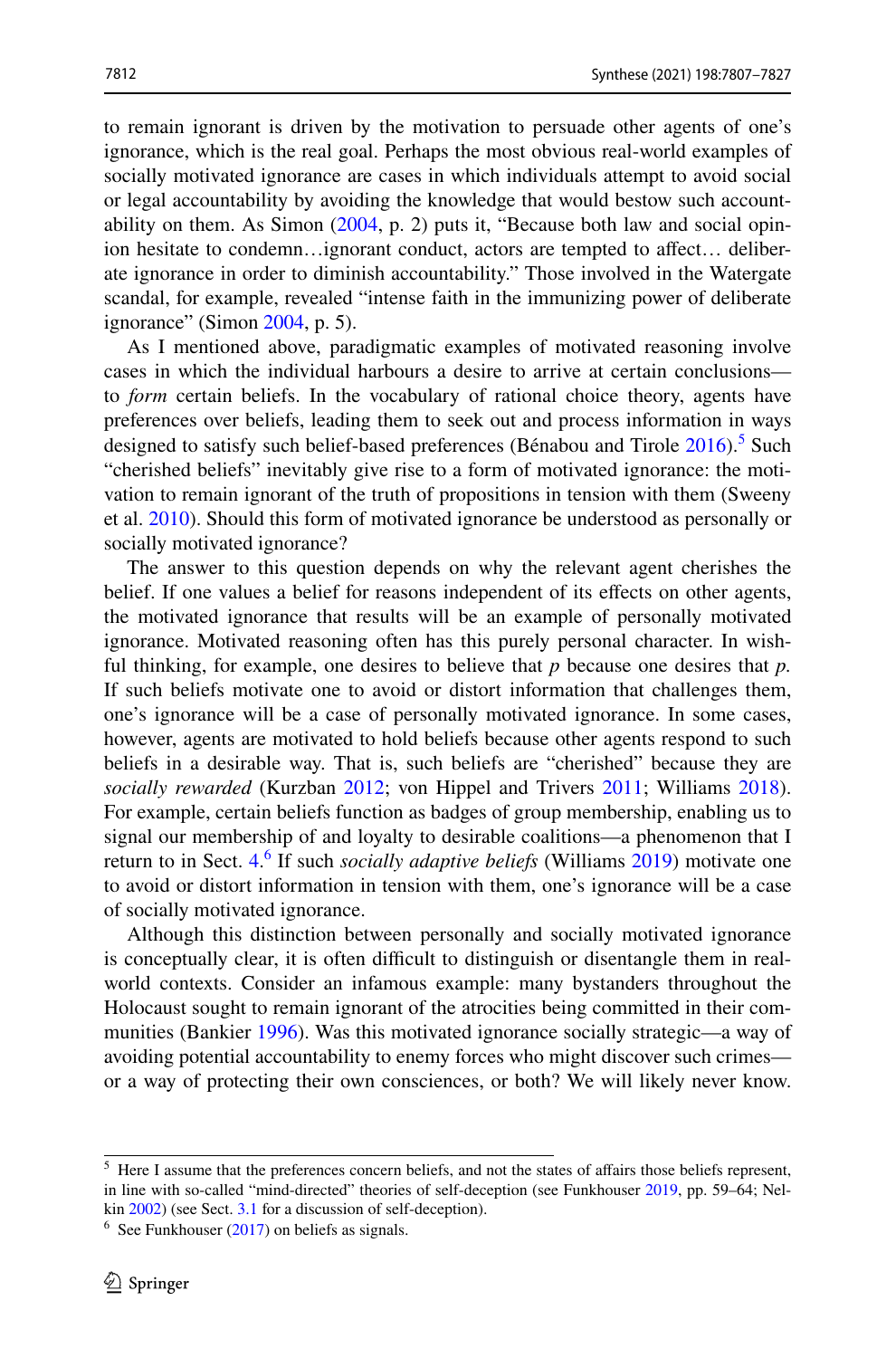In general, it is often difficult to tease apart different motivations for ignorance, not least because multiple motives can and often do co-exist and complement each other in individual cases.

### <span id="page-6-0"></span>**3 Rational motivated ignorance**

Is motivated ignorance rational? Importantly, my interest here is in whether it is instrumentally rational—that is, whether it enables individuals to successfully achieve their own ends. Motivated ignorance is of course often epistemically irrational, insofar as it involves forms of information sampling and processing that obstruct the production of knowledge.<sup>[7](#page-6-1)[8](#page-6-2)</sup> Further, it can also plausibly be unethical if the relevant individual's motivated ignorance inficts costs on others, although I will not consider complex ethical and philosophical questions surrounding individual responsibility for motivated ignorance in this paper.

Intuitions about the instrumental rationality of motivated ignorance pull in opposite directions. Consider the character in Douglas Adams's 'The Restaurant at the End of the Universe' who wears a pair of "Peril Sensitive Sunglasses": "At the frst hint of trouble, they turn totally black and thus prevent you from seeing anything that might alarm you" (Adams [1980,](#page-18-7) p. 27). The joke, of course, is that ignoring present dangers is not a sensible way of avoiding them. In fact, it exacerbates the problem, rendering the individual more vulnerable to potential harm. This can seem like a good metaphor for understanding motivated ignorance—a form of willful blindness that at best brings temporary relief, but can lead to devastating consequences.

On the other hand, many examples of motivated ignorance seem like manifestations of rational self-interest. For example, perhaps the most infuential case study of motivated ignorance within contemporary philosophy involves situations in which members of elite or dominant demographic groups wilfully avoid facts about the lives of oppressed or marginal groups and the nature of society more generally (Frye [1983](#page-18-1); Mills [2007;](#page-19-5) Woomer [2019\)](#page-20-0). This ignorance is widely thought to be strategically self-serving, enabling members of such privileged groups to preserve psychologically comforting illusions and avoid accountability. Insofar as the putatively ignorant members of such groups value these self-interested outcomes over ethical ones, their ignorance is plausibly instrumentally rational.

Is there a way to move beyond intuitions and identify the specifc conditions that a case of motivated ignorance must satisfy to qualify as instrumentally rational?

<span id="page-6-1"></span> $7$  An anonymous reviewer points out that it is controversial within epistemology that behaviour can be both epistemically irrational and yet instrumentally rational. Nevertheless, I assume along with main-stream psychology (e.g. Stanovich [2011](#page-19-16)) and much of philosophy (e.g. Bortolotti [2014\)](#page-18-8) both a sharp conceptual distinction between the two forms of rationality and the possibility of information processing that is systematically biased away from truth (and thus epistemically irrational) and yet conducive to an individual's goals and interests (and so instrumentally rational).

<span id="page-6-2"></span> $8$  It may be that the mere avoidance of information is not sufficient for epistemic irrationality, such that not all examples of motivated ignorance are epistemically irrational. I thank an anonymous reviewer for pointing this out.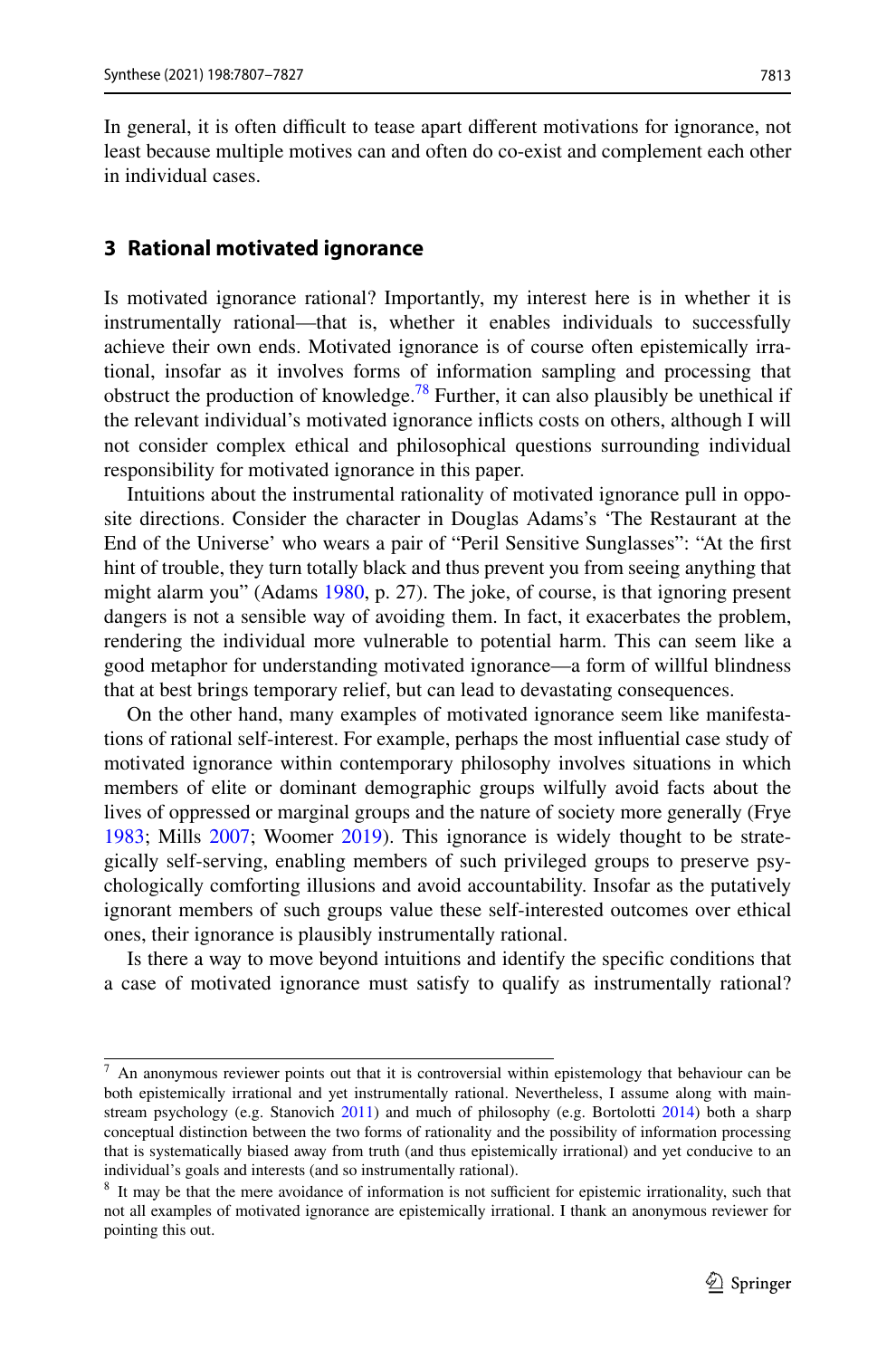To approach this question, it is first useful to focus on the simpler case of acquisitional ignorance. Acquisitional ignorance has been a central focus in the economics of information since the seminal work of Stigler [\(1961](#page-19-9)). By assuming the truth of certain axioms of rational choice, however, this work typically simply assumes that acquisitional ignorance is rational. Specifically, it assumes that acquisitional ignorance is driven by a form of expected utility maximization in which agents acquire information only up to the point where its expected marginal benefts are identical with its expected marginal costs. Nevertheless, one might use this framework not as a description of all actual decision-making but as the normative benchmark against which to evaluate the rationality of any given case of acquisitional ignorance: does the agent's decision to remain ignorant maximize expected utility?

Of course, people do not engage in the complex calculations relevant to expected utility maximization when they decide to avoid acquiring knowledge. Indeed, to do so in almost all circumstances would itself be irrational given the time and energy it would take (Somin [2015](#page-19-3)). Instead, most of the judgements and decisions that guide acquisitional ignorance are "intuitive": like almost all judgements and decisions that we make, they arise not from any process of conscious rational deliberation but from a complex array of heuristics, habits, emotions and other automatic processes (Kahneman [2003\)](#page-19-17). Nevertheless, one might still ask to what extent our decisionmaking in such cases *approximates* expected utility maximization. In essence, this just boils down to the following question: is the agent's choice to remain ignorant sufficiently responsive to her interests—to the actual costs and benefits involved? Rational acquisitional ignorance does not require infallibility. As Somin ([2015,](#page-19-3) p. 275) puts it, "Even the most rational individual might choose not to seek out infor‑ mation that in retrospect turns out to have been worth the cost of acquiring." To qualify as rational, however, it must be the case that the agent forms her judgement concerning the relative costs and benefts in a way that is sensitive to the range of relevant evidence at her disposal. In other words, whether acquisitional ignorance is *instrumentally rational* depends on whether the relevant agent came to judge the costs and benefts involved—even if only implicitly—in a way that was *epistemically rational*.

One might think that this intuitive framework will carry over straightforwardly to the case of motivated ignorance. Of course, acquisitional ignorance concerns the costs of acquiring knowledge whereas motivated ignorance concerns the costs of possessing it, but a similar lesson would seem to apply: an act of motivated ignorance is rational if and only if the agent's decision to remain ignorant is sufficiently responsive to her evidence concerning the costs and benefits of possessing the relevant body of knowledge. Again, such decisions are rarely underpinned by a conscious process of cost/beneft analysis, but one can still ask to what extent they are responsive to the agent's interests as manifest in the evidence at her disposal.

Nevertheless, motivated ignorance introduces a complication not found in acquisitional ignorance: in many cases of motivated ignorance, the subject is *consciously oblivious to her motivation to remain ignorant*. Indeed, many of those engaging in motivated ignorance will adamantly reject attempts to explain their epistemic position in terms of motivated ignorance. Paradigmatic cases of denial provide a clear example. An individual in denial about the destructive consequences of her drug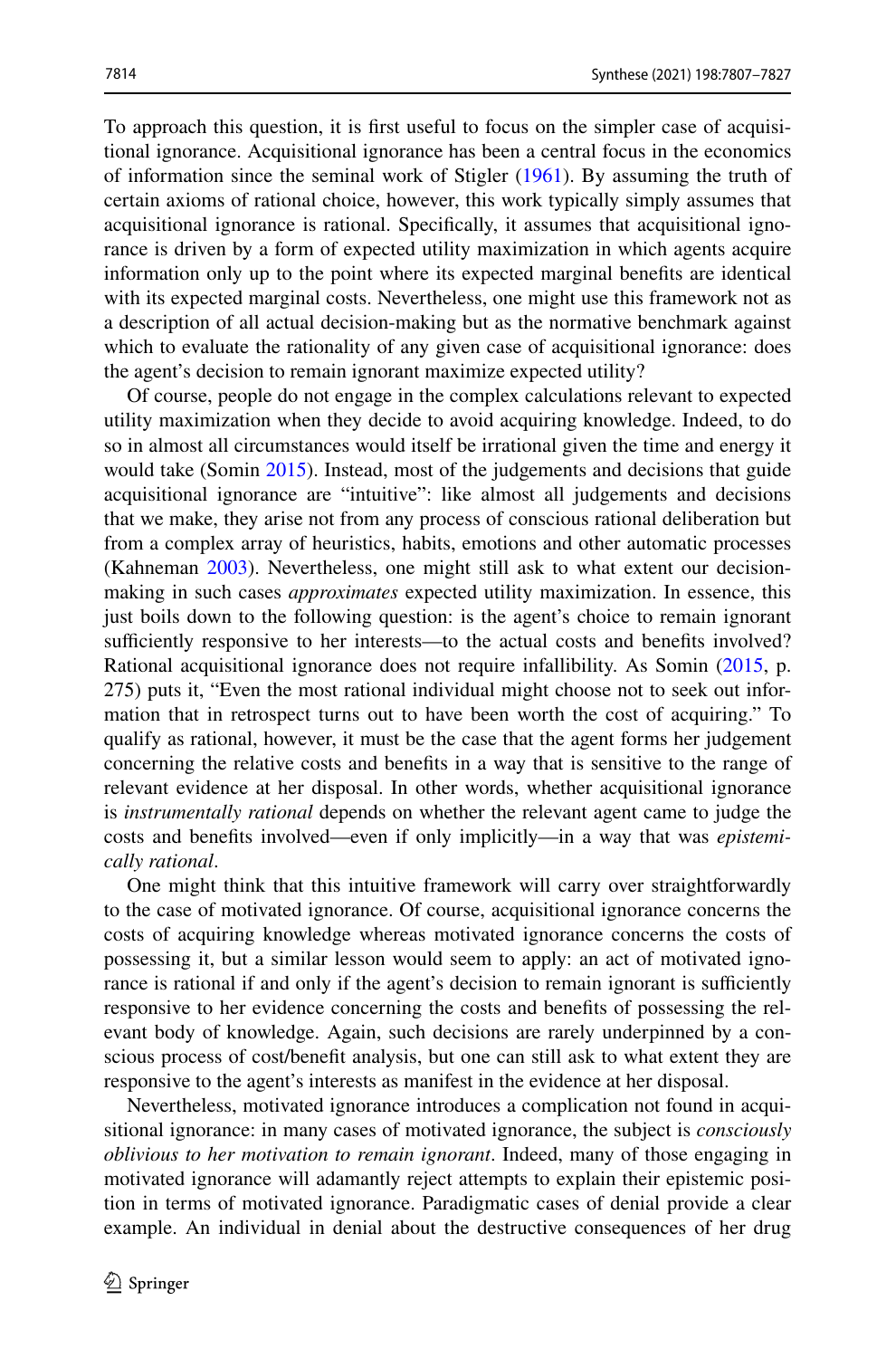use is not typically aware that she is in denial (Pickard [2016](#page-19-18)). In this way denial typically exhibits a kind of second-order motivated ignorance: in addition to the ini‑ tial motivation to remain ignorant of a body of knowledge, it plausibly involves a second-order motivation to remain ignorant of that initial motivation.

Not all examples of motivated ignorance exhibit this lack of self-knowledge. Consider a labour union leader who deliberately avoids polling workers about their willingness to accept an offer from management, thus giving the impression of uncertainty about the strength of worker grievances and thereby improving her bar‑ gaining position (Golman et al. 2017, p. 105). This is a calculated form of socially motivated ignorance in which the relevant agent is consciously aware of her motive. An individual in denial about her spouse's infdelity is in a very diferent situation: although her state of ignorance is sustained by her motives, she is—at least in para– digm cases—consciously unaware of this fact. It is these examples of what I will call *unconscious motivated ignorance* that are difficult to understand as instrumentally rational: how can an agent's choice to remain ignorant be sensitive to her interests if she is consciously unaware of making that choice? It is one thing to choose to wear a pair of peril sensitive sunglasses. It is quite another to put them on without noticing.

This conclusion would be misguided, however. Of course, many examples of unconscious motivated ignorance *are* instrumentally irrational. Indeed, *Alcoholics Anonymous* describes the form of denial that often accompanies alcoholism as literal "insanity" (Alcoholics Anonymous [2001, p. 37](#page-18-9); quoted in Pickard [2016,](#page-19-18) p. 278). Further, it is plausible that the lack of self-knowledge partially explains this instrumental irrationality in certain cases. Conscious deliberation over a decision enables one to integrate more information in a more fexible way than is possible for unconscious decision-making (Carruthers  $2015$ ), so the fact that unconscious motivated ignorance does not allow for such deliberation might generate important constraints that are absent in conscious forms of motivated ignorance.

Nevertheless, it is implausible that the possibility of conscious deliberation is *necessary* for instrumental rationality given how much of decision making occurs in the absence of such deliberation. It is widely held in contemporary psychology that unconscious motivated psychological processes can be highly sensitive to an indi‑ vidual's objective interests (Kurzban [2012](#page-19-14); Von Hippel and Trivers [2011](#page-20-4)). Indeed, rendering certain motivations and the processes that they give rise to unconscious is itself plausibly strategic in many cases, preserving the conscious subject's sense of impartiality and thus facilitating plausible deniability (Simler and Hanson [2017\)](#page-19-19). That is, if ignorance can be beneficial in general, then presumably ignorance of one's motives to be ignorant can also be benefcial. The rationality of unconscious motivated ignorance should thus not be ruled out a priori. The question is whether any given case of unconscious motivated ignorance is driven by psychological pro-cesses that are responsive to the relevant agent's interests.<sup>[9](#page-8-0)</sup> I will argue in Sect. [4](#page-11-0)

<span id="page-8-0"></span><sup>&</sup>lt;sup>9</sup> An anonymous reviewer helpfully points out that one must distinguish between short-term and longterm interests here, and argues that "the (instrumental) rationality of motivated ignorance is mostly shortterm, based on the fact that no misinformation and disinformation can be helpful in the long run either for the agent or for third parties." Although I agree that motivated ignorance is *often* short-sighted, I reject the assumption that is *always* so. The incentives pertaining to motivated ignorance discussed in Sect. [4,](#page-11-0) for example, are not changed by broadening the time horizon.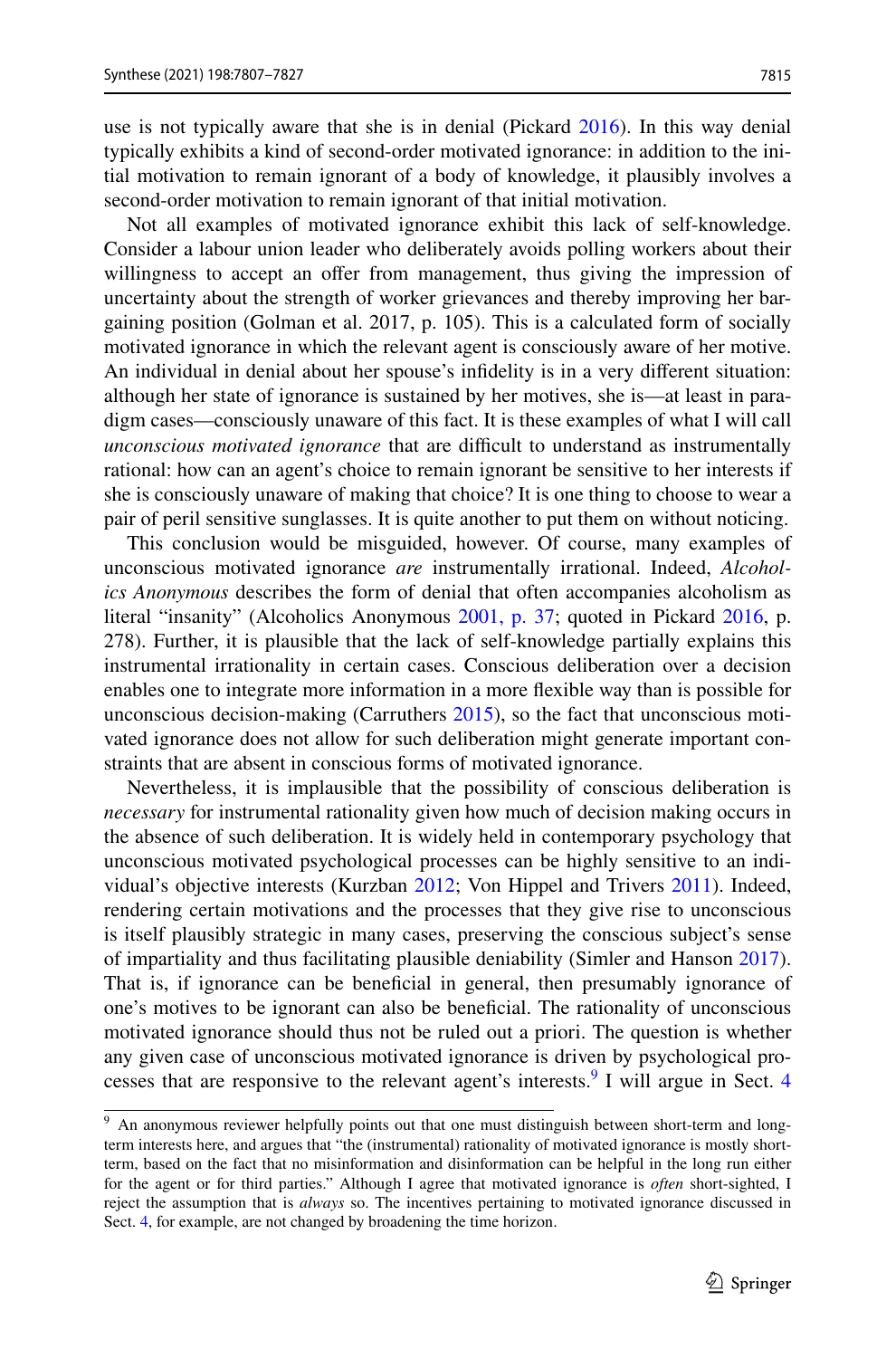that certain examples of unconscious motivated ignorance in the political domain satisfy this condition. First, however, I consider a potential objection to the foregoing analysis.

#### <span id="page-9-0"></span>**3.1 Motivated ignorance and self‑deception**

I have not mentioned a concept that many will think is highly relevant to the fore‑ going discussion: self-deception. This is purposeful. Despite an enormous body of philosophical work on self-deception, disagreement and controversy persist concerning every aspect of it, including what its defining characteristics are, what constitute paradigmatic examples of it, whether it exists—indeed, whether it even *could* exist—and which psychological states and processes it involves (see Funkhouser [2019](#page-18-3) for an excellent review). By avoiding the term "self-deception," I have tried to identify general structural characteristics of motivated ignorance whilst steering clear of such controversies. Of course, this is not to say that there are no interesting questions concerning how the complex philosophical terrain surrounding selfdeception maps onto the phenomenon of motivated ignorance as I have described it, but I hope to postpone many of these questions to future work.

Nevertheless, there is one important issue here that cannot be postponed. Some philosophers have sought to draw a distinction between what they call "willful ignorance" (or "willful blindness") and self-deception (Holton [2001](#page-19-20); Funkhouser [2019;](#page-18-3) Lynch  $2016$ ). For example, Holton  $(2001)$  $(2001)$  argues that willful ignorance is consistent with knowledge of one's motivation to be ignorant, whereas self-deception is not. Funkhouser ([2019,](#page-18-3) p. 70) argues that willful ignorance involves "an absence of information altogether rather than the presence of unwanted information," which he takes to be characteristic of self-deception. And Lynch ([2016,](#page-19-6) p. 522) agrees with both such diferences and suggests a range of additional ones, including the presence of fundamentally diferent doxastic states, diferent relations to evidence, and dif‑ ferent levels of culpability, leading him to conclude that willful ignorance and selfdeception comprise "distinct psychological kinds."

Superficially, at least, what such authors call "willful ignorance" and "self-deception" seem to map onto conscious and unconscious motivated ignorance as I have described them. Thus, one might object that my treatment of motivated ignorance assimilates psychological phenomena that should in fact be kept apart for theoretical purposes.

Before addressing this worry, it is worth first explaining how the concepts of conscious and unconscious motivated ignorance map onto self-deception, at least as it is typically understood. Most obviously, conscious motivated ignorance does not or at least need not—involve anything resembling self-deception. A union leader who intentionally avoids polling workers in order to improve her bargaining position need not be self-deceived. By contrast, some examples of unconscious motivated ignorance do seem to qualify as self-deception. An individual in denial about her drug problem is a clear example. More generally, self-deception plausibly either just *is* unconscious motivated ignorance, insofar as it is driven by the motivation to avoid a body of knowledge, or it inevitably gives rise to unconscious motivated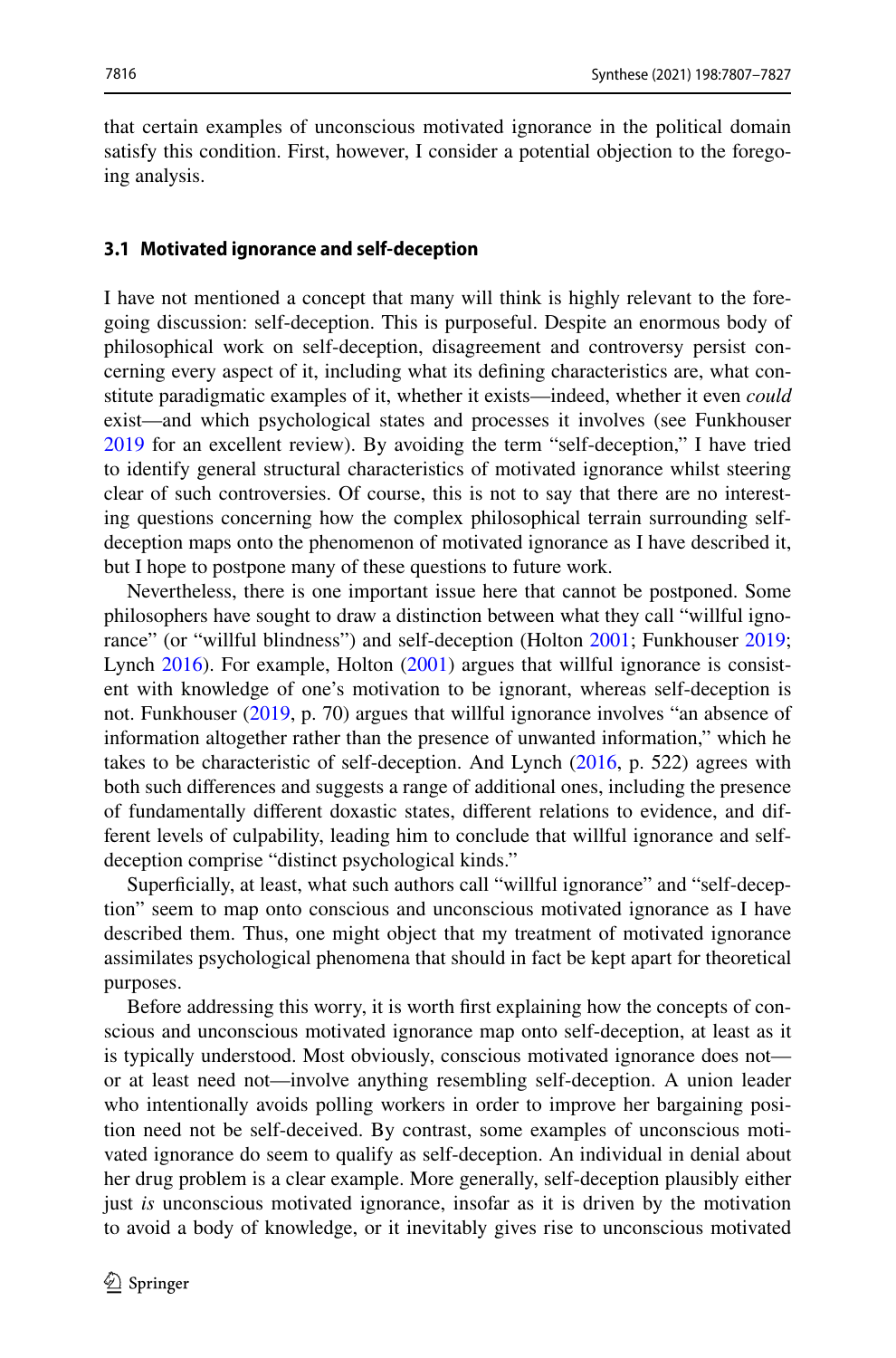ignorance, insofar as it is driven by a motivation to protect a cherished belief. Nevertheless, unconscious motivated ignorance need not involve various additional ingredients that some theorists have thought to be essential to self-deception, including intentions (in addition to mere motives) and double book-keeping (i.e. holding two contradictory beliefs at the same time) (see Funkhouser [2019](#page-18-3)). Thus, on certain accounts of self-deception, unconscious motivated ignorance is a broader category than self-deception.

What about willful ignorance? Insofar as the defning characteristic of willful ignorance is the presence of self-knowledge, it maps on straightforwardly to conscious motivated ignorance as I have described it. As noted above, however, Lynch [\(2016](#page-19-6)) and others posit several other defining characteristics. Although such characteristics might be collectively defnitional of an interesting phenomenon in its own right, they are not necessary for something to qualify as conscious motivated ignorance. To give only three examples:

First, Lynch ([2016,](#page-19-6) pp. 511-512) argues that willful ignorance essentially involves ignorance of knowledge that one *should* possess. This normative dimension is irrelevant to whether something qualifes as conscious motivated ignorance. One is under no obligation to learn the ending of a flm or novel, for example, but one can still be consciously motivated to avoid "spoilers." Indeed, one can be consciously motivated to remain ignorant of knowledge that one should *not* possess, such as intimate details that violate another's privacy or efective techniques of criminality (Fricker [2016](#page-18-11), p. 144).

Second, Lynch ([2016,](#page-19-6) p. 509) argues that willful ignorance cannot involve actively believing contrary to what one remains wilfully ignorant of. This phenomenon seems central to many cases of conscious motivated ignorance, however. For example, I might avoid taking a medical test precisely to protect my cherished belief that I am healthy. Lynch  $(2016, p. 509)$  $(2016, p. 509)$  $(2016, p. 509)$  rules this out in the case of willful ignorance for the following reason: "Calling… ignorance 'willful' implies that he chose to be ignorant by avoiding fnding out whether *p*. But… [he] wouldn't count as having avoided finding out whether  $p$  if he felt confident that not- $p$  already." It is difficult to see the force of this consideration, however. There is nothing that is obviously incoherent or even implausible in both believing that not-*p* and yet actively avoiding evidence that *p*. Indeed, by Lynch's ([2016\)](#page-19-6) own admission, this sort of tension seems to be central to many cases of self-deception.

Third, Lynch [\(2016](#page-19-6), p. 522) argues that willful ignorance can never involve encountering evidence that the proposition that one is ignorant of *is* true, only that it *may* be true. Once again, however, it is difficult to understand this claim in the case of conscious motivated ignorance. An infnite number of things *may* be true. It is unclear how evidence pertaining to a mere possibility like this could drive motivated ignorance of any kind. Further, many examples of conscious motivated ignorance appear to involve much stronger evidence. An individual might consciously avoid taking a medical test despite displaying symptoms of the relevant illness, for example.

Thus, many of the allegedly defning characteristics of willful ignorance as Lynch [\(2016](#page-19-6)) understands it do not seem to be essential to conscious motivated ignorance. Further, I think it is plausible that the diferences in self-knowledge that distinguish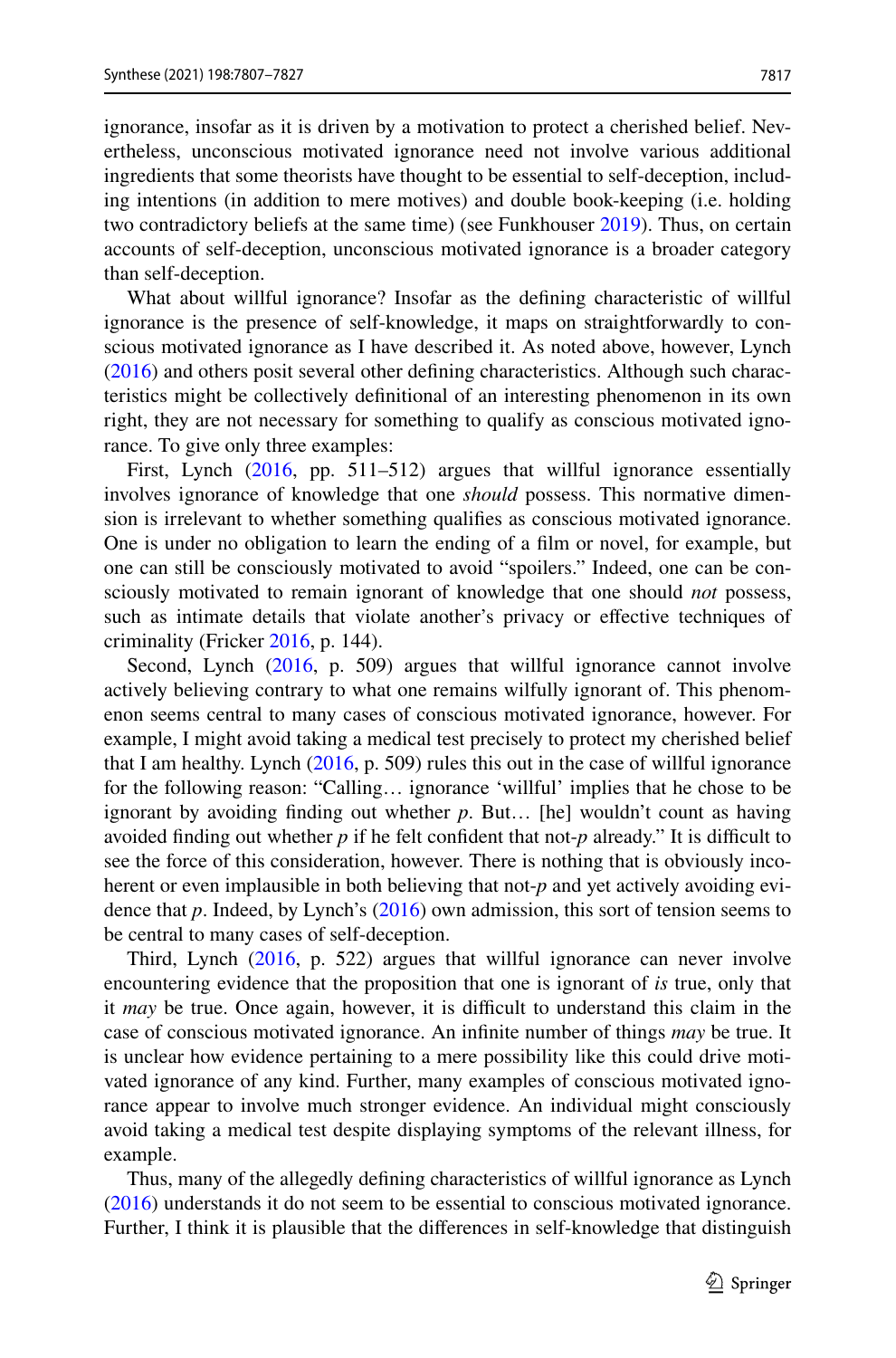conscious and unconscious motivated ignorance as I have characterised them are best thought of as diferences of *degree*. That is, individuals can plausibly be more or less aware of their motivation to be ignorant, such that differences in self-knowl– edge exist along a continuum. Somebody who avoids taking a medical test might only dimly appreciate her motivation to be ignorant, and acknowledging that one is in denial is probably best thought of as a process where success and failure do not have sharply demarcated boundaries.

Finally, it is important to reiterate the point made above (Sect. [2.1\)](#page-4-2): motivated ignorance can be sustained by a complex panoply of cognitive and behavioural strat‑ egies. Crucially, it is not my intention here to argue that all such strategies comprise a single psychological kind. There can be theoretical reasons for assimilating phenomena that do not involve a concern with psychological taxonomy. My aim here has been to draw attention to what unifes conscious and unconscious motivated ignorance from an epistemological point of view: namely, the motivation to remain ignorant of a body of knowledge for reasons independent of the costs of acquiring that knowledge. A fne-grained psychological investigation and taxonomy of the myriad ways in which such motivations exert their causal infuence in diferent cases falls beyond the scope of the current paper.

#### **3.2 Summary**

To summarise, whether a given case of motivated ignorance is instrumentally rational depends on whether it is sufficiently responsive to the agent's interests as manifest in the evidence that she has at her disposal. This applies to both conscious motivated ignorance and unconscious motivated ignorance, which often involves self-deception. Because rationality here concerns the individual's own objectives, when motivated ignorance of any kind is irrational it typically harms the individual. For the remainder of this paper, however, I want to focus on a different phenomenon: cases in which rational motivated ignorance is harmful to others. Specifcally, I will focus on the form of ignorance with which I began this paper: voter ignorance in contemporary democracies.

### <span id="page-11-0"></span>**4 Rational motivated voter ignorance**

One of the most socially consequential forms of ignorance today is the ignorance among voters in contemporary democracies of facts and matters of scientific consensus that are relevant to political decision-making. Of course, persistent public disagreement on many political issues is both predictable and desirable, insofar as such disagreement reflects differences in values and the large amount of uncertainty surrounding complex political decisions. However, there is now extensive data reveal– ing extremely high levels of ignorance of basic matters of empirical fact around which there is strong scientific and expert consensus (Brennan [2016;](#page-18-12) Kahan et al. [2010](#page-19-21); Somin [2013\)](#page-19-22). In both political philosophy and political science, it is widely recognised that such persistent ignorance poses a deep challenge to democracy,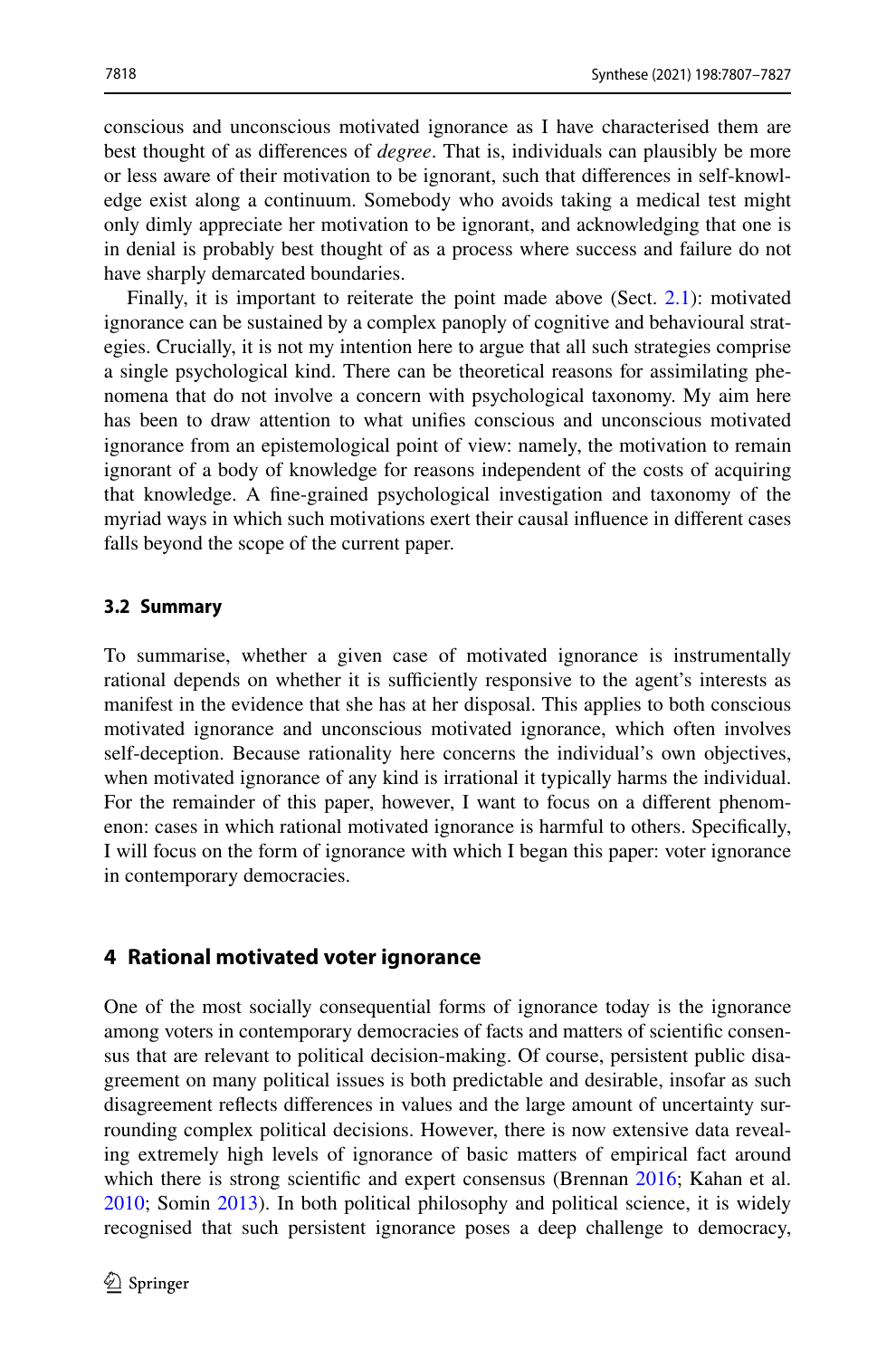which plausibly requires an informed electorate (Brennan [2016;](#page-18-12) Somin [2013\)](#page-19-22).<sup>10</sup> To take only one example—albeit an especially distressing one—many individuals are ignorant of the role of human activity in climate change and the various risks that it poses (Campbell and Kay [2014;](#page-18-13) Kahan et al. [2010](#page-19-21)). Indeed, when it comes to societal risks *in general*, the core explanandum for both psychology and social science is simple: "Why do members of the public disagree—sharply and persistently—about facts on which expert scientists largely agree?" (Kahan et al. [2010,](#page-19-21) p. 147).

There is clearly no single factor at play when it comes to explaining voter ignorance. Levels of ignorance are themselves highly variable among the population and also highly content-specifc (Brennan [2016\)](#page-18-12). Nevertheless, as I noted in Sect. [1,](#page-1-2) one infuential explanation of voter ignorance points to rational *acquisitional* ignorance (Downs [1957;](#page-18-0) Somin [2013\)](#page-19-22). According to this explanation, an individual voter has almost no practical incentive to acquire knowledge of the issues that she votes on because her vote has such a negligible impact on political decision-making.<sup>11</sup> Given this, the costs of becoming informed greatly exceed the benefts of being informed. As Downs [\(1957](#page-18-0), p. 259) puts it, "[T]he low returns from data simply do not justify their cost in time and other resources."

Although this explanation is surely applicable in many circumstances, it confronts several problems as a general account of voter ignorance. Perhaps most importantly, it fails to explain why voters are often systematically *mis*informed.[12](#page-12-2) That is, if the issue is merely that voters do not expend any time or energy in acquiring political knowledge, one would expect their errors to be randomly distributed around the truth. This is rarely the case, however (Caplan [2007](#page-18-14); Flynn et al. [2017\)](#page-18-15). Further, many of those holding misinformed opinions devote a large amount of time and energy to actively seeking out politically relevant information and engaging with the political process, and misinformed opinions are frequently held with high levels of confidence and emotional conviction—something that is difficult to understand in terms of acquisitional ignorance (Caplan [2001\)](#page-18-16). Perhaps most mysteriously of all, those who diverge from expert consensus on many issues often appear to exhibit no worse *understanding* of the relevant issues than those who align with it (Kahan [2013](#page-19-23), [2017a](#page-19-10), [b](#page-19-24)).

To account for such phenomena, I contend that we must turn to the costs that attend the *possession* of knowledge, and not merely its acquisition. That is, a signifcant component of voter ignorance is rational *motivated* ignorance: voters are responding to the costs of being informed, and not merely the costs of becoming informed.<sup>[13](#page-12-3)</sup> This fact is often hidden from view, however, because the motivated

<span id="page-12-0"></span><sup>&</sup>lt;sup>10</sup> Exactly how and to what extent widespread ignorance challenges democracy is a difficult question within normative democratic theory (see Estlund [2005](#page-18-17)) that falls beyond the scope of the current paper.

<span id="page-12-1"></span><sup>11</sup> One explanation for why many voters are *not* ignorant is therefore that they assign non-instrumental value to political knowledge (Brennan [2016,](#page-18-12) p. 36).

<span id="page-12-2"></span> $12$  Although political scientists draw a distinction between ignorance and misinformation, being misinformed is of course a kind of ignorance (Flynn et al. [2017\)](#page-18-15).

<span id="page-12-3"></span><sup>13</sup> See Caplan ([2001,](#page-18-16) [2007\)](#page-18-14), who emphasises the importance of "rational irrationality" (that is, *epistemic irrationality* that is *instrumentally rational*) in voter ignorance, although his emphasis is largely on the personal benefts that attend misguided beliefs rather than the costs that attend knowledge *as such*.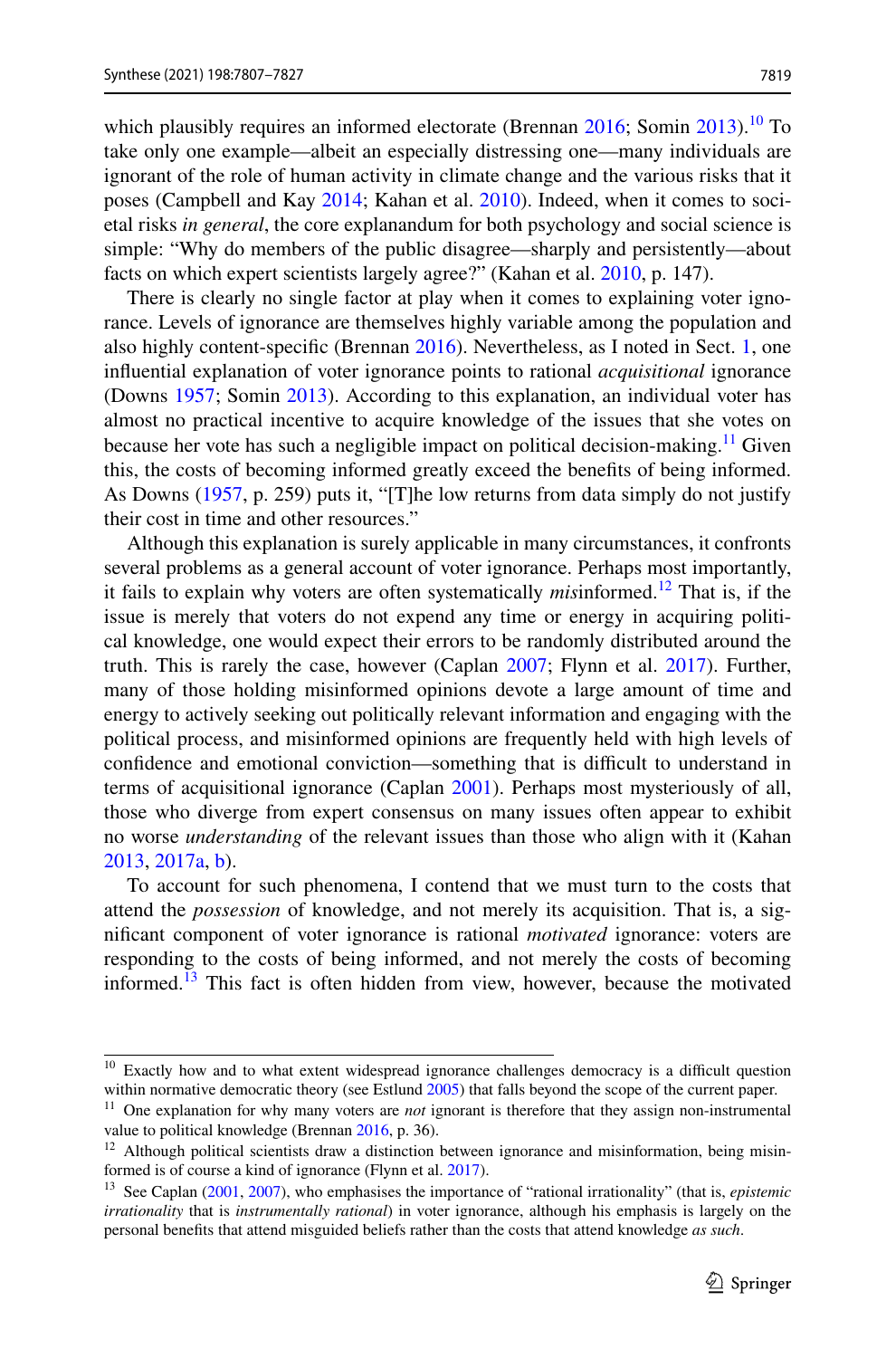ignorance central to the political domain is typically unconscious motivated ignorance. Nevertheless, knowledge in the political domain often brings costs, and there are compelling reasons to think that individuals respond to such costs. As with religious and ideological communities more generally, dissent from group dogmas and sacred propositions can issue in harmful forms of group ostracism, even when such heresies are best supported by the available evidence. Further, it is often painful to abandon deeply held political opinions and commitments, even when such abandon– ment is best licensed by an impartial evaluation of the facts. Drawing attention to such costs can help to explain how individuals exposed to a deluge of political information can remain both misinformed and yet passionately committed to such misinformation, and why understanding of politically relevant issues is often no guarantee of knowledge.

For example, consider the pioneering research carried out by Dan Kahan and colleagues on the causes of public ignorance of matters of societal risk such as climate change. As noted, the intuitive and widely held prediction that those who diverge from expert opinion in this area exhibit a worse *understanding* of the relevant scientific issues appears to be false (Kahan  $2017a$ ).<sup>14</sup> Indeed, there is little or no positive correlation between people's generic scientifc literacy and numeracy and the degree to which they align with scientifc consensus on these topics. Further, those who score highest on so-called "cognitive refection tests" that measure the degree to which one can override intuitive judgements and engage in careful deliberative reasoning are *most* polarized on issues such as climate change, which undermines the idea that ignorance in this domain is caused by cost-effective but biased "heuristics" or "System 1" thinking (Kahan [2017a\)](#page-19-10). Instead, the one important thing that reliably correlates with ignorance concerning such issues is *political identity* (Kahan [2013](#page-19-23), [2017a](#page-19-10), [b](#page-19-24); Kahan et al. [2010](#page-19-21)).

Given this data, Kahan  $(2017a)$  $(2017a)$  speculates that issues such as climate change motivate individuals to engage in *identity protective cognition*, conforming the way in which they seek out and process information to the goal of protecting their political-coalitional identity rather than arriving at the truth. Specifcally, because the positions that people take on climate change and related issues have become badges of coalitional affiliation and loyalty, individuals are incentivised "to attend to information in a manner that promotes beliefs that signal their commitment to the position associated with their group" (Kahan [2017a,](#page-19-10) p. 1). Although Kahan does not frame it in this way, this leads directly to a form of *socially motivated ignorance*. That is, identity protective cognition drives individuals who inhabit ideological communities where scepticism about climate change has become a badge of group identifcation to avoid acquiring any knowledge that might lead to exclusion or ostracism—that might lead them to lose this badge. Such knowledge avoidance can be sustained in various ways, including downgrading the epistemic authority of agents who assert identity-inconsistent views, using reasoning to

<span id="page-13-0"></span><sup>&</sup>lt;sup>14</sup> However, see (Ranney and Clark [2016](#page-19-25)), who show that giving individuals particular kinds of climate*specific mechanistic* and *statistical* information does seem to increase acceptance of the existence of climate change across the political spectrum, at least temporarily.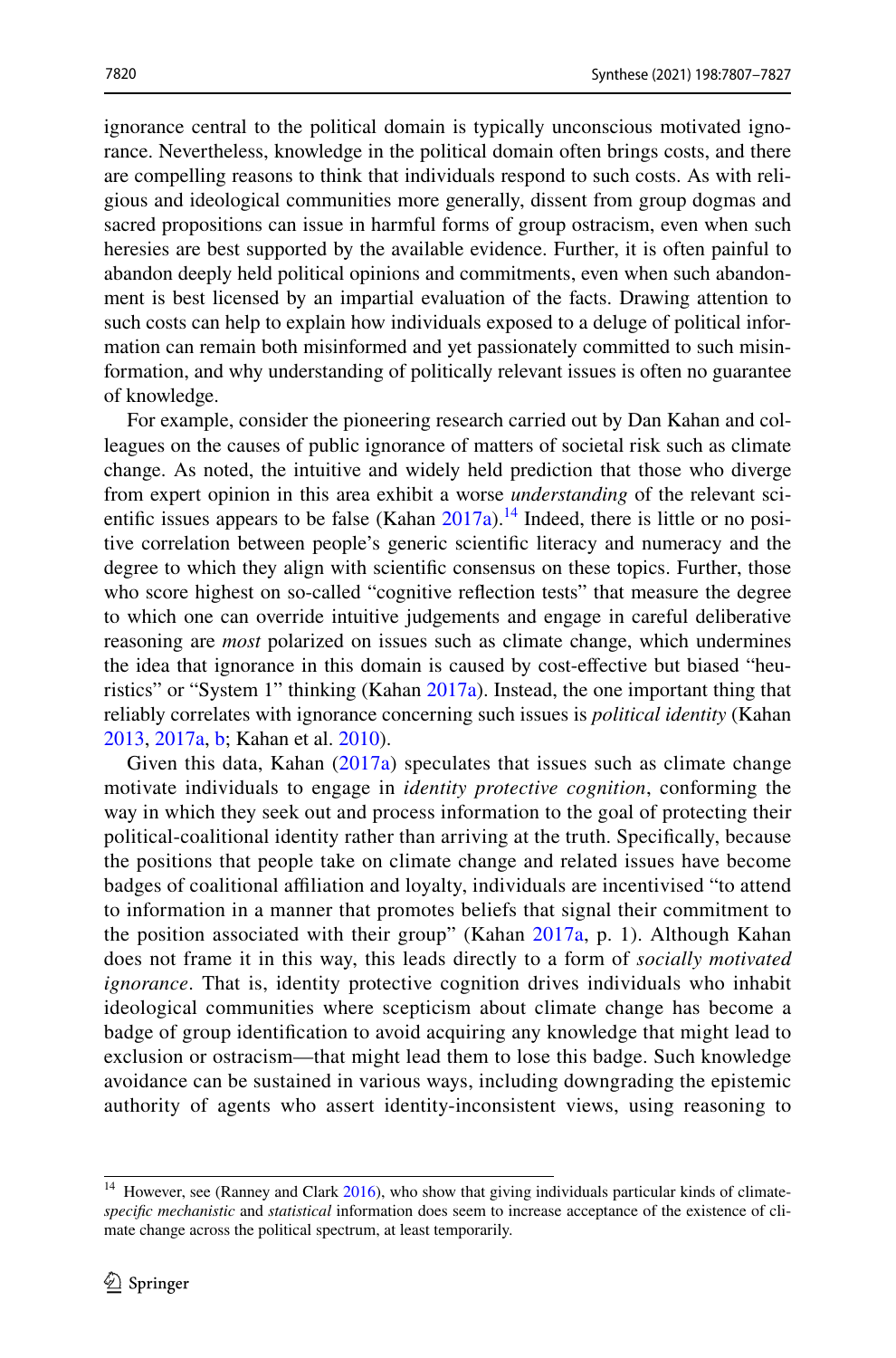find creative rationalisations for cherished beliefs, and the simple physical avoid– ance of identity-inconsistent information (Kahan [2017a\)](#page-19-10). Indeed, evidence suggests that political partisans will *pay* to avoid exposure to contrary viewpoints and arguments (Frimer et al. [2017](#page-18-18)), which lends strong support to the motivated

character of such information sampling. Importantly, the socially motivated ignorance here can be of at least two kinds. For some, it is clearly a consequence of the motivation to possess—and so advertise—certain beliefs because they are socially rewarded (Williams [2019\)](#page-20-6). This corresponds most closely to Brennan's ([2016](#page-18-12)) metaphor of political "hooligans," in contrast to political "hobbits" whose ignorance is largely driven by rational acquisitional ignorance. In addition, however, there are surely partisans of different political parties whose primary interest is more in avoiding their side's condemnation than in performances that express their group allegiances. Extensive evidence in political science suggests that political outlooks are highly conditioned by social and political identity (Achen and Bartels  $2017$ ), but, at the psychological level, at least, there are important diferences between *showing of* and *ftting in,* between hooliganism and motivated conformity, and between actively signalling one's loyalty and avoiding any cue of disloyalty.

Once again, there is no suggestion in either case that individuals are consciously aware of the role that their motives play in sustaining their ignorance in this domain. Indeed, most would vehemently reject this interpretation of their epistemic situation. In this sense the motivated ignorance that results from valued group identities and fear of group ostracism is typically—perhaps always unconscious. From the individual's conscious point of view, it simply appears that all of the available evidence lends support to her opinions. As with para– digmatic forms of motivated reasoning, the fact that the individual's motivations played a central role in selecting and interpreting that evidence is hidden from view. Indeed, as suggested briefy above, the unconscious character of such motivations might itself be strategic, providing plausible deniability of the individual's irrationality. Crucially, however, this unconscious motivated ignorance is still plausibly instrumentally rational. When it comes to issues such as climate change, individuals have little practical incentive to hold true beliefs because *as individuals* they have a negligible impact on both the climate and political decision-making concerning the climate. That is, the potential benefts of knowledge are miniscule, *even if one is altruistic*. By contrast, forming true beliefs can be extremely costly if such beliefs happen to constitute heresies in the ideological community that one inhabits and values. As Kahan  $(2017a, p. 4)$  $(2017a, p. 4)$  $(2017a, p. 4)$  puts it,

Nothing an ordinary member of the public does as consumer, as voter, or participant in public discourse will have *any* effect on the risk that climate change poses to her or anyone else. Same for gun control, fracking, and nuclear waste disposal… But given what positions on these issues signify about the sort of *person* she is, adopting a mistaken *stance* on one of these in her everyday interactions with other ordinary people could expose her to *devastating* consequences, both material and psychic.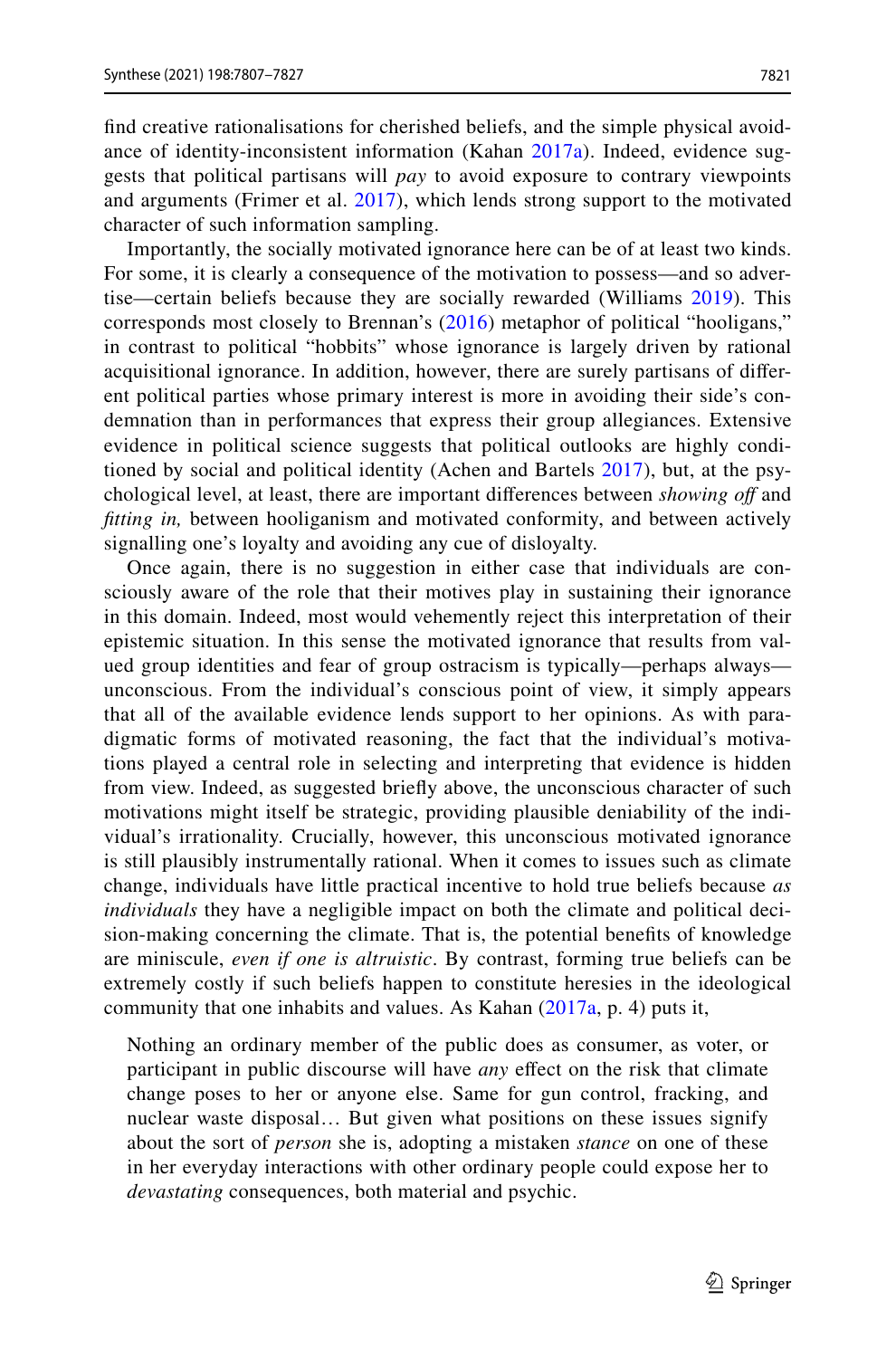Of course, although this phenomenon is *individually* (instrumentally) rational, it is socially catastrophic: if a large number of people in a democracy conform the way in which they seek out, ignore and process information to the goal of protecting their coalitional identity rather than achieving knowledge, the resultant ignorance will then likely play an important role in political decision-making. Further, as Kahan's quote illustrates, this basic phenomenon applies to many more cases beyond climate change. In fact, the basic dynamic will apply whenever the acquisition of knowledge is heretical and thus socially punished on the grounds that unjustified beliefs func– tion as signals of coalitional membership and belonging. Given what we know about the history of politically relevant coalitions (religions, economic classes, political parties, ethnic groups, etc.), this situation is plausibly pervasive.

Kahan's research does raise an important question, however: how do unfounded beliefs about matters of empirical fact become signals of coalitional membership and loyalty to begin with? Once again, there is surely no single factor that explains the emergence of such associations. For example, one distressing suggestion in this area is that beliefs that perform such signalling functions are inherently biased towards implausibility, both because out-group members have no evidential reason to hold such beliefs and because the reputational damage associated with believing absurdities generates a costlier—and so more reliable—signal of coalitional loyalty (Simler and Hanson [2017](#page-19-19); Tooby [2017](#page-20-7)). A distinct causal pathway that plausibly plays an important role in the political domain, however, is the phenomenon of *solution aversion*, the process by which one denies the existence of a problem because one dislikes its available solutions (Campbell and Kay [2014](#page-18-13)).

Consider climate change again. It is widely held that solving the problems created by anthropogenic climate change requires various kinds of market regulation and thus government intervention. Given this, those who are invested in a political ideology that condemns extensive governmental interference in the economy acquire a motivation to deny that the relevant problem exists. As a result, denial of the problem becomes an entrenched position among those who hold the relevant ideology. And—again—this is not restricted to climate change, and it is an issue that can arise in any ideology. Just as an alcoholic might be in denial about the extent of her alcohol problem because she is averse to the obvious solution to this problem (Pickard [2016](#page-19-18), p. 290), ideologies that condemn certain kinds of actions can motivate denial of any problems that would require such actions as solutions. Further, such denial is perfectly instrumentally rational from the ideologue's point of view: if one has little practical incentive to hold true beliefs, the benefits of indulging one's ideological prejudices can overcome the negligible *personal* costs of ignorance. As Caplan [\(2007](#page-18-14), p. 18) puts it, "In real-world political settings, the price of ideological loyalty is essentially zero."

As these examples illustrate, then, focusing on rational motivated ignorance helps to illuminate such phenomena. That is, in many of these cases individuals appear to be responding to the costs of knowledge itself, rather than to the costs of *acquiring* knowledge—and, moreover, they are doing so in a way that is perfectly (practically) rational. Nevertheless, such individual rationality is socially catastrophic: whilst the individual costs of individual ignorance might be vanishingly small, the social costs of collective ignorance are enormous.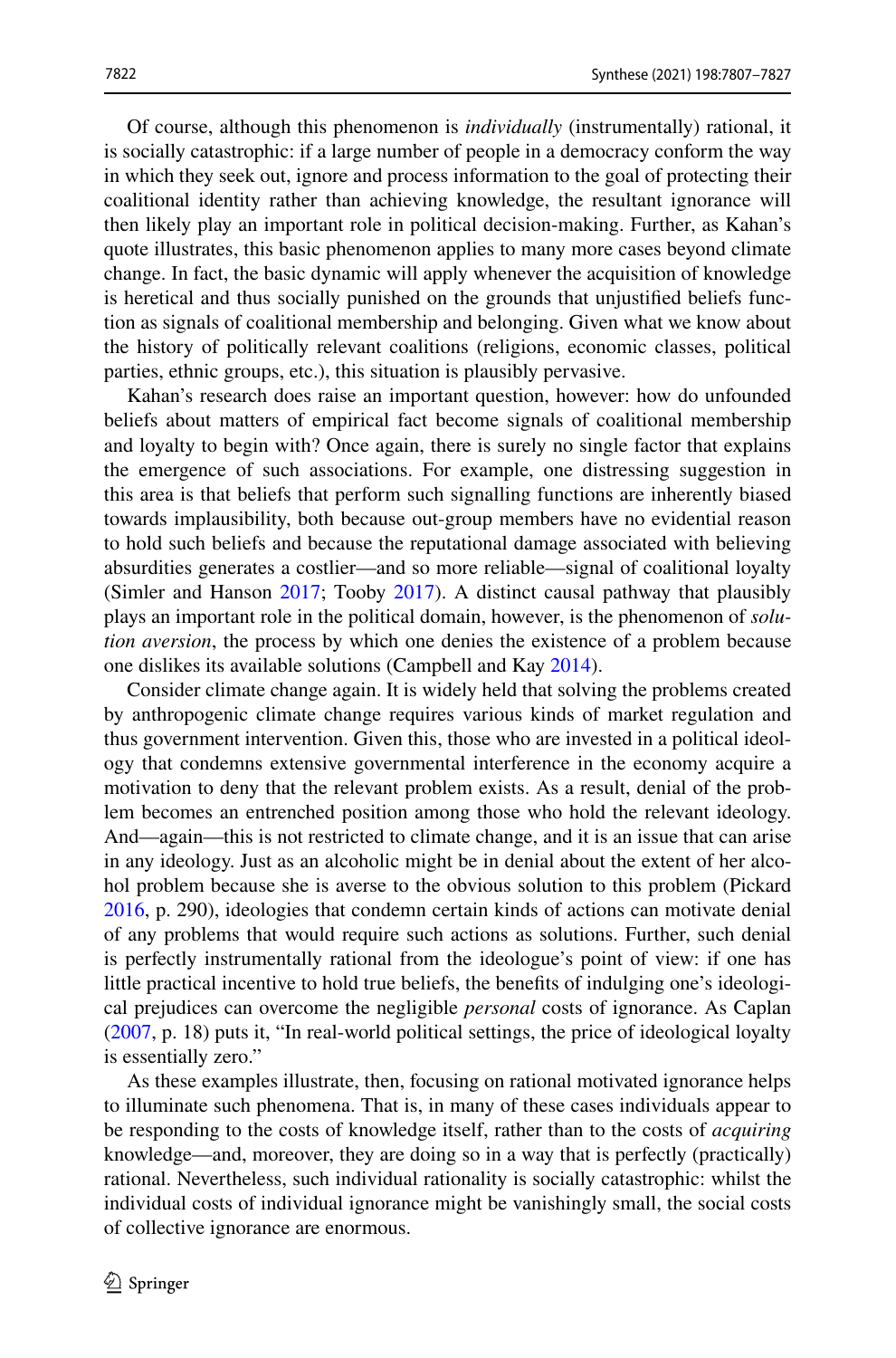7823

Of course, this topic warrants substantially more research in the future, both ana‑ lytical and empirical. For example, in some cases it is clear that powerful individuals and institutions have a more direct interest in denialism (for example, oil companies in the case of climate change), and they likely also play an important role in deliberately fostering associations between certain coalitions and unjustifed beliefs (Levy [2019\)](#page-19-26). Further, some forms of denial in the political sphere are plausibly not tied to coalitional identity or political ideology at all but rather reflect a more general human tendency to avoid recognising problems that generate anxiety (Marshall [2014](#page-19-27), p. 228).

More generally, future work should expand upon and scrutinise two major aspects of the foregoing analysis. First, although I have focused on identity and ideological investment as core motivations for ignorance among voters, these clearly do not exhaust the complex motivations in this area. Future research would thus beneft from a more exhaustive analysis of the motivational drivers of politically relevant ignorance. Second, although I have followed thinkers such as Caplan ([2007\)](#page-18-14) and Kahan [\(2013](#page-19-23), [2017a\)](#page-19-10) in arguing that non-epistemic motivations play a signifcant role in sustaining voter ignorance, there are competing explanations of at least some of the phenomena identifed in this section. For example, alternative explanations of the correlations between political identity and ignorance point to things such as the different informational environments that people inhabit, and their general dependence on complex chains of testimony in which in-group membership is often used as a guide to trustworthiness (Levy [2019\)](#page-19-26). Although adjudicating between such competing explanations is a live area of research in the social sciences (Lelkes et al. [2018](#page-19-28)), future work that attempts to ground voter ignorance in motivated ignorance in the manner that I have done here must deal more extensively with competing accounts of this complex phenomenon.

Finally, it should be obvious that the phenomena described in this section by no means exhaust the ways in which rational motivated ignorance can be collectively harmful. For example, I have already noted the work of feminist philosophers and critical philosophers of race who have drawn attention to the way in which members of elite and powerful demographic groups wilfully avoid—and, more generally, beneft from ignorance of—aspects of the lives of oppressed groups in society (see, e.g., Mills [2007\)](#page-19-5), and Moody-Adams [\(1999](#page-19-29), p. 180) argues that "the main obstacle to moral progress in social practices" *in general* "is the tendency to widespread afected ignorance of what can and should already be known." Thus, although my focus has been on simple kinds of voter ignorance, studying the way in which rational motivated ignorance can have socially harmful—even catastrophic—efects is a much broader topic. I hope that the present work will contribute to the analytic foundations of this project and future research within it.

## <span id="page-16-0"></span>**5 Conclusion**

In this paper I have sought to clarify a pervasive and important phenomenon: cases in which individuals remain ignorant not because of a lack of available information, and not because of the various costs associated with acquiring that information,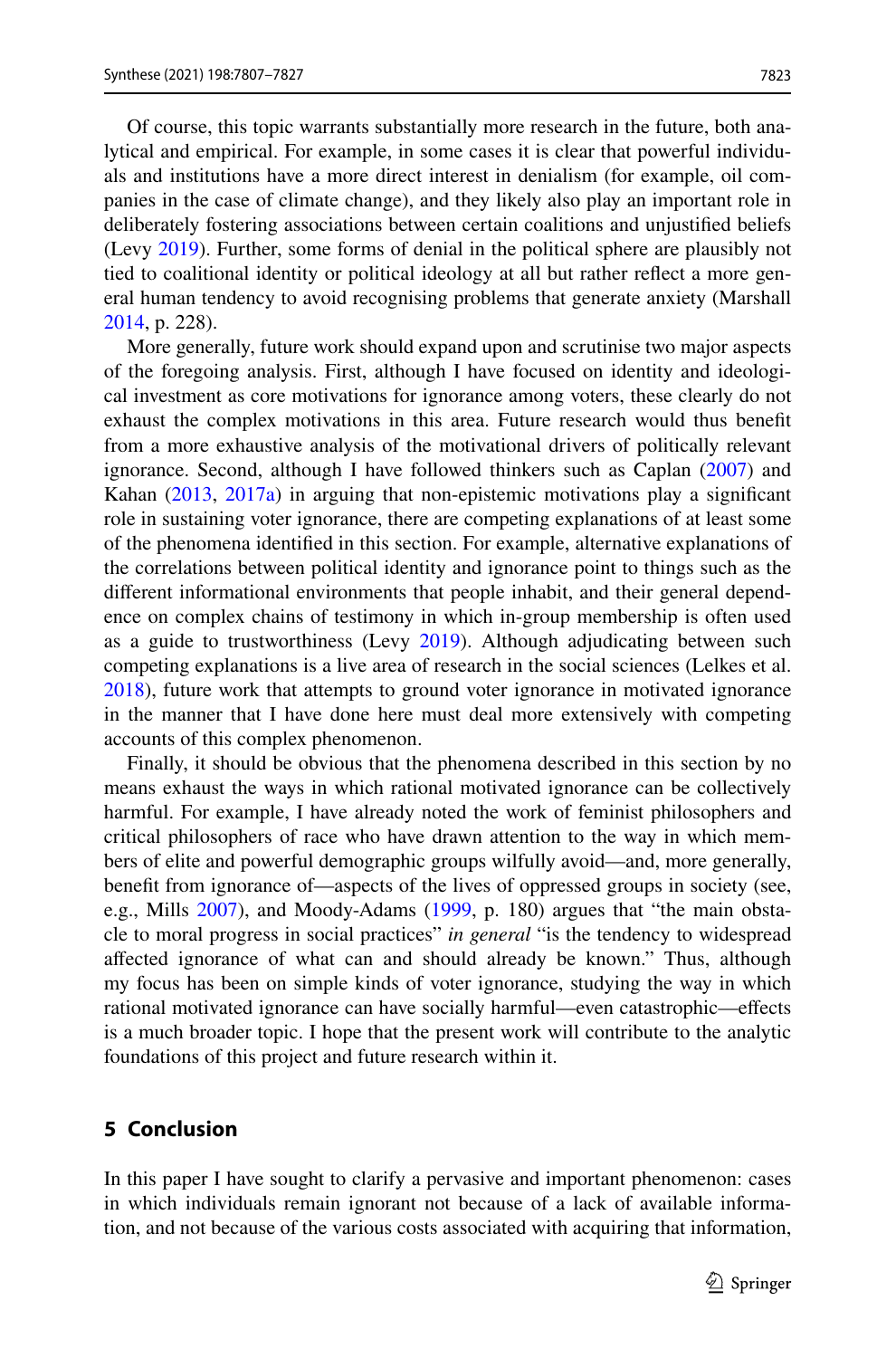but because of the costs associated with knowledge itself. I have sought to illuminate the circumstances in which this phenomenon is instrumentally rational, and I have argued that rational motivated ignorance plays a large but often underappreciated role in one of the most pernicious and socially consequential forms of ignorance today: ignorance among voters in contemporary democracies. As I have noted throughout, this paper leaves many important questions unanswered. Nevertheless, I hope that it has drawn attention to a set of issues that warrant more attention in philosophy and that it has taken some important steps in addressing them. To conclude, I want to fag two important implications of the paper.

First, and most obviously, the phenomenon of ignorance cannot be understood through a purely epistemological lens. We are not impartial seekers of knowledge, even if it often seems that way to us. We are social animals whose orientation to knowledge is fundamentally strategic. Knowledge is risky. It threatens our com‑ forting illusions, undermines our wishful thinking, drives us towards undesirable actions and destabilises the social relationships that we depend upon for meaning and belonging. Insofar as motivated ignorance is a signifcant feature of human life, then, ignorance in general cannot be understood without focusing on a variety of highly *practical* considerations: the contingencies of our circumstances and motivations, and the structure of the social worlds that we inhabit. Of course, this is a central lesson of the work on ignorance by feminist philosophers and critical philosophers of race (Frye [1983](#page-18-1); Mills [2007](#page-19-5); Woomer [2019\)](#page-20-0). I hope that the current paper reinforces it.

Second, and relatedly, the foregoing considerations suggest powerful lessons for how to address ignorance. An intuitive view is that the answer to socially perni– cious forms of ignorance is to provide people with more information, perhaps com‑ bined with an appeal to their reason. This is unlikely to help when ignorance is motivated. Such ignorance is not caused by a lack of available information, and in many cases the problem is precisely that individuals *are* treating potential knowl– edge in a way that is rational. Instead, one has to address the root of the problem: the practical considerations that make knowledge costly for individuals. In cases in which ungrounded beliefs are signals of coalitional identity, for example, the task must consist of attempting to depoliticise such issues—to show that one can main– tain one's membership in a desirable coalition without renouncing a commitment to knowledge, perhaps by encouraging influential in-group members to adopt a dissenting view (Nyhan [2013\)](#page-19-30). Similarly, insofar as solution aversion is an important cause of denial in the political domain, it suggests that public information campaigns should work hard to decouple the recognition of problems from a specifcation of available solutions (see, e.g., Kahan et al.  $2012$ ). More generally, solving the problems associated with motivated ignorance requires a far more complex and demanding set of individual and collective strategies—strategies that can only be identifed, let alone executed, with a proper understanding of the practical incentives that people have for burying their heads in the sand.

**Acknowledgements** This work was generously supported by the Fonds voor Wetenschappelijk Onder‑ zoek (FWO) Odysseus grant [G.0020.12 N] and the Fonds voor Wetenschappelijk Onderzoek (FWO) research grant [G0C7416N] and by a Research Fellowship from Corpus Christi College, University of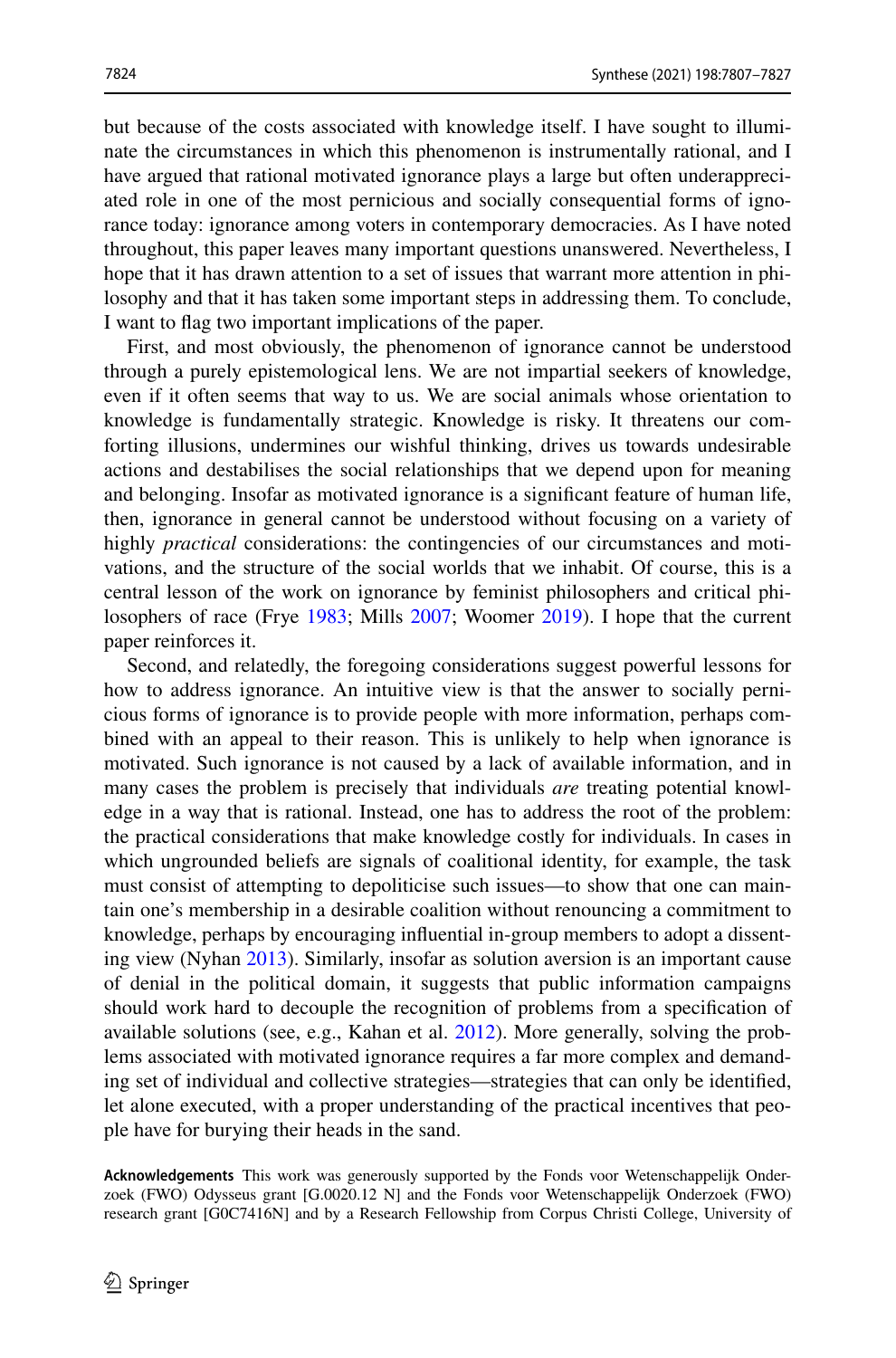Cambridge. I would like to thank Bence Nanay for helpful comments and suggestions on an early version of the manuscript, and several members of the Centre for Philosophical Psychology at the University of Antwerp more broadly for helpful feedback: Kevin Lande, Nick Wiltsher, Gerardo Viera, Alma Barner, and Magdalini Koukou. I would also like to thank the 4 (!) anonymous reviewers for helpful criticisms and suggestions throughout the review process.

**Open Access** This article is licensed under a Creative Commons Attribution 4.0 International License, which permits use, sharing, adaptation, distribution and reproduction in any medium or format, as long as you give appropriate credit to the original author(s) and the source, provide a link to the Creative Commons licence, and indicate if changes were made. The images or other third party material in this article are included in the article's Creative Commons licence, unless indicated otherwise in a credit line to the material. If material is not included in the article's Creative Commons licence and your intended use is not permitted by statutory regulation or exceeds the permitted use, you will need to obtain permission directly from the copyright holder. To view a copy of this licence, visit [http://creativecommons.org/licen](http://creativecommons.org/licenses/by/4.0/) [ses/by/4.0/](http://creativecommons.org/licenses/by/4.0/).

### **References**

- <span id="page-18-19"></span>Achen, C. H., & Bartels, L. M. (2017). *Democracy for realists: Why elections do not produce responsive government*. Oxford: Princeton University Press.
- <span id="page-18-7"></span>Adams, D. (1980). *The Restaurant at the end of the universe*. London: Pan Books.
- <span id="page-18-9"></span>Anonymous, Alcoholics. (2001). *Alcoholics anonymous* (4th ed.). New York: Alcoholics Anonymous World Services Inc.
- <span id="page-18-5"></span>Bankier, D. (1996). *The Germans and the fnal solution: Public opinion under Nazism*. London: Wiley-Blackwell.
- <span id="page-18-4"></span>Bénabou, R., & Tirole, J. (2016). Mindful economics: The production, consumption, and value of beliefs. *Journal of Economic Perspectives, 30*(3), 141–164.<https://doi.org/10.1257/jep.30.3.141>.
- <span id="page-18-8"></span>Bortolotti, L. (2014). *Irrationality*. Cambridge: Wiley.
- <span id="page-18-12"></span>Brennan, J. (2016). *Against democracy*. Oxford: Princeton University Press.
- <span id="page-18-13"></span>Campbell, T., & Kay, A. (2014). Solution aversion: On the relation between ideology and motivated dis‑ belief. *Journal of Personality and Social Psychology, 107*(5), 809–824. [https://doi.org/10.1037/](https://doi.org/10.1037/a0037963) [a0037963.](https://doi.org/10.1037/a0037963)
- <span id="page-18-16"></span>Caplan, B. (2001). Rational ignorance versus rational irrationality. *Kyklos, 54*(1), 3–26. [https://doi.](https://doi.org/10.1111/1467-6435.00138) [org/10.1111/1467-6435.00138.](https://doi.org/10.1111/1467-6435.00138)
- <span id="page-18-14"></span>Caplan, B. (2007). *The myth of the rational voter: Why democracies choose bad policies*. Princeton: Princeton University Press.
- <span id="page-18-10"></span>Carruthers, P. (2015). *The centered mind*. Oxford: Oxford University Press.
- <span id="page-18-0"></span>Downs, A. (1957). *An economic theory of democracy*. New York: Harper & Row.
- <span id="page-18-17"></span>Estlund, D. (2005). Democratic theory. In F. Jackson & M. Smith (Eds.), *Oxford handbook of contemporary philosophy* (pp. 208–230). Oxford: Oxford University Press.
- <span id="page-18-15"></span>Flynn, D., Nyhan, B., & Reifer, J. (2017). The nature and origins of misperceptions: Understanding false and unsupported beliefs about politics. *Political Psychology, 38,* 127–150. [https://doi.org/10.1111/](https://doi.org/10.1111/pops.12394) [pops.12394](https://doi.org/10.1111/pops.12394).
- <span id="page-18-11"></span>Fricker, M. (2016). Epistemic injustice and the preservation of ignorance. In R. Peels & M. Blaauw (Eds.), *The epistemic dimensions of ignorance* (pp. 144–159). Cambridge: Cambridge University Press.
- <span id="page-18-18"></span>Frimer, J. A., Skitka, L. J., & Motyl, M. (2017). Liberals and conservatives are similarly motivated to avoid exposure to one another's opinions. *Journal of Experimental Social Psychology, 72,* 1–12.

<span id="page-18-1"></span>Frye, M. (1983). *The politics of reality: Essays in feminist theory*. Freedom, CA: Crossing Press.

- <span id="page-18-6"></span>Funkhouser, E. (2017). Beliefs as signals: A new function for belief. *Philosophical Psychology, 30*(6), 809–831.<https://doi.org/10.1080/09515089.2017.1291929>.
- <span id="page-18-3"></span>Funkhouser, E. (2019). *Self-deception*. London: Routledge.
- <span id="page-18-2"></span>Golman, R., Hagmann, D., & Loewenstein, G. (2017). Information avoidance. *Journal of Economic Literature*, *55*(1), 96–135.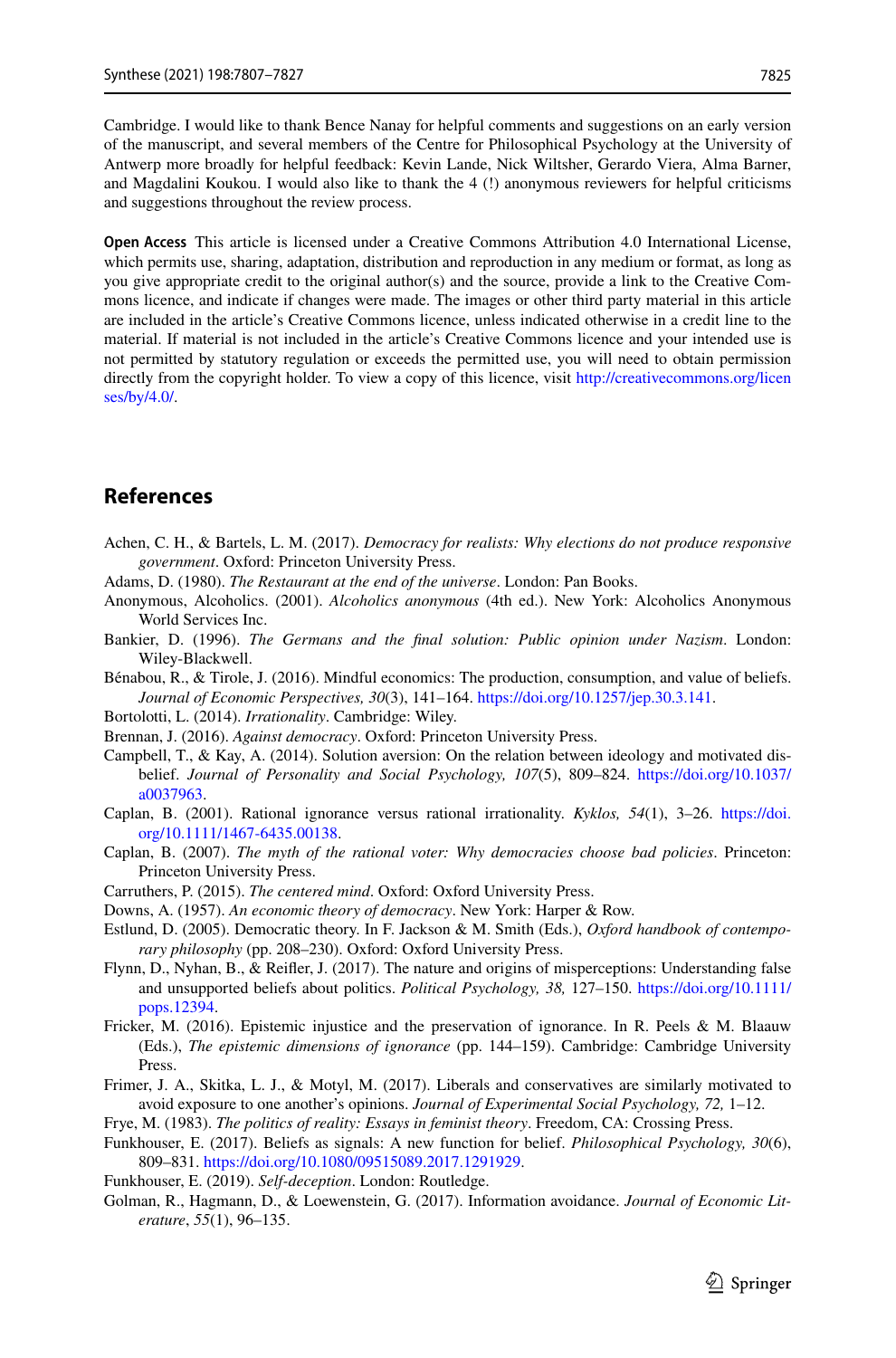- <span id="page-19-7"></span>Hertwig, R., & Engel, C. (2016). Homo Ignorans. *Perspectives on Psychological Science, 11*(3), 359– 372.<https://doi.org/10.1177/1745691616635594>.
- <span id="page-19-20"></span>Holton, R. (2001). What is the role of the self in self-deception? *Proceedings of the Aristotelian Society, 101*(1), 53–69.
- <span id="page-19-23"></span>Kahan, D. (2013). Ideology, motivated reasoning, and cognitive refection. *Judgment and Decision Making, 8,* 407–424.
- <span id="page-19-10"></span>Kahan, D. (2017a). The expressive rationality of inaccurate perceptions. *Behavioral and Brain Sciences, 40,* 26–28. [https://doi.org/10.1017/s0140525x15002332.](https://doi.org/10.1017/s0140525x15002332)
- <span id="page-19-24"></span>Kahan, D. (2017b). Misconceptions, misinformation, and the logic of identity-protective cognition. *SSRN Electronic Journal*. [https://doi.org/10.2139/ssrn.2973067.](https://doi.org/10.2139/ssrn.2973067)
- <span id="page-19-21"></span>Kahan, D., Jenkins-Smith, H., & Braman, D. (2010). Cultural cognition of scientifc consensus. *SSRN Electronic Journal*. [https://doi.org/10.2139/ssrn.1549444.](https://doi.org/10.2139/ssrn.1549444)
- <span id="page-19-31"></span>Kahan, D. M., Jenkins-Smith, H., Tarantola, T., Silva, C. L., & Braman, D. (2012). "Geoengineering and climate change polarization: Testing a two-channel model of science communication. *Annals of the American Academy of Political and Social Science, 658,* 193–222.
- <span id="page-19-17"></span>Kahneman, D. (2003). Maps of bounded rationality: Psychology for behavioral economics. *American Economic Review, 93*(5), 1449–1475.
- <span id="page-19-11"></span>Kunda, Z. (1990). The case for motivated reasoning. *Psychological Bulletin, 108*(3), 480–498.

<span id="page-19-14"></span>Kurzban, R. (2012). *Why everyone (else) is a hypocrite*. London: Princeton University Press.

- <span id="page-19-28"></span>Lelkes, Y., Malka, A., & Bakker, B. N. (2018). *An expressive utility account of partisan cue receptivity: Cognitive resources in the service of identity expression*. Unpublished manuscript, Annenberg School for Communication, University of Pennsylvania. Retrieved from [https://pdfs.semanticscholar](https://pdfs.semanticscholar.org/dc57/456399c71dfb8ed13bc52bb65c0857987a0f.pdf) [.org/dc57/456399c71dfb8ed13bc52bb65c0857987a0f.pdf](https://pdfs.semanticscholar.org/dc57/456399c71dfb8ed13bc52bb65c0857987a0f.pdf).
- <span id="page-19-26"></span>Levy, N. (2019). Due deference to denialism: Explaining ordinary people's rejection of established scientifc fndings. *Synthese, 196*(1), 313–327. <https://doi.org/10.1007/s11229-017-1477-x>.
- <span id="page-19-0"></span>Locke, J. [1689](1976). An essay concerning human understanding. In S. Cahn (Ed.), *Classics of western philosophy*. Indianapolis: Hackett Publishing Company.
- <span id="page-19-6"></span>Lynch, K. (2016). Willful ignorance and self-deception. *Philosophical Studies, 173*(2), 505–523.
- <span id="page-19-27"></span>Marshall, G. (2014). *Don't even think about it: Why our brains are wired to ignore climate change*. New York, London: Bloomsbury.
- <span id="page-19-12"></span>Mele, A. (2001). *Self-deception unmasked*. Princeton, NJ: Princeton University Press.
- <span id="page-19-5"></span>Mills, C. (2007). White ignorance. In *Race and epistemologies of ignorance.* Albany: State University of New York Press.
- <span id="page-19-29"></span>Moody-Adams, M. M. (1999). The idea of moral progress. *Metaphilosophy, 30,* 168–185.
- <span id="page-19-15"></span>Nelkin, Dana. (2002). Self-deception, motivation, and the desire to believe. *Pacifc Philosophical Quarterly, 83*(4), 384–406.
- <span id="page-19-30"></span>Nyhan, B. (2013). Building a better correction. *Columbia Journalism Review.* [http://archives.cjr.org/unite](http://archives.cjr.org/unite_states_project/building_a_better_correction_nyhan_new_misperception_research.php) states project/building a better correction nyhan new misperception research.php.
- <span id="page-19-4"></span>Oster, E., Shoulson, I., & Dorsey, E. R. (2013). Optimal expectations and limited medical testing: Evidence from Huntington disease. *American Economic Review, 103*(2), 804–830.
- <span id="page-19-18"></span>Pickard, H. (2016). Denial in addiction. *Mind and Language, 31*(3), 277–299. [https://doi.org/10.1111/](https://doi.org/10.1111/mila.12106) [mila.12106](https://doi.org/10.1111/mila.12106).
- <span id="page-19-25"></span>Ranney, M. A., & Clark, D. (2016). Climate change conceptual change: Scientific information can transform attitudes. *Topics in Cognitive Science, 8*(1), 49–75.
- <span id="page-19-2"></span>Ross, W. D. (Ed.). (1924). *Aristotle's metaphysics*. Oxford: Clarendon Press.
- <span id="page-19-1"></span>Schelling, T. (1960). *The strategy of confict*. Cambridge, MA: Harvard University Press.
- <span id="page-19-19"></span>Simler, K., & Hanson, R. (2017). *The elephant in the brain*. Oxford: Oxford University Press.
- <span id="page-19-13"></span>Simon, W. H. (2004). *Wrongs of ignorance and ambiguity: Lawyer responsibility for collective misconduct*. Columbia Public Law & Legal Theory Working Paper, No. 0480.
- <span id="page-19-22"></span>Somin, I. (2013). *Democracy and political ignorance: Why smaller government is smarter*. Stanford: Stanford University Press.
- <span id="page-19-3"></span>Somin, I. (2015). Rational ignorance. In L. J. McGoey & M. Gross (Eds.), *Routledge international handbook of ignorance studies*. London: Routledge.

<span id="page-19-16"></span>Stanovich, K. (2011). *Rationality and the refective mind*. Oxford: Oxford University Press.

- <span id="page-19-9"></span>Stigler, G. (1961). The economics of information. *Journal of Political Economy, 69*(3), 213–225. [https://](https://doi.org/10.1086/258464) [doi.org/10.1086/258464](https://doi.org/10.1086/258464).
- <span id="page-19-8"></span>Sweeny, K., Melnyk, D., Miller, W., & Shepperd, J. (2010). Information avoidance: Who, what, when, and why. *Review of General Psychology, 14*(4), 340–353. [https://doi.org/10.1037/a0021288.](https://doi.org/10.1037/a0021288)